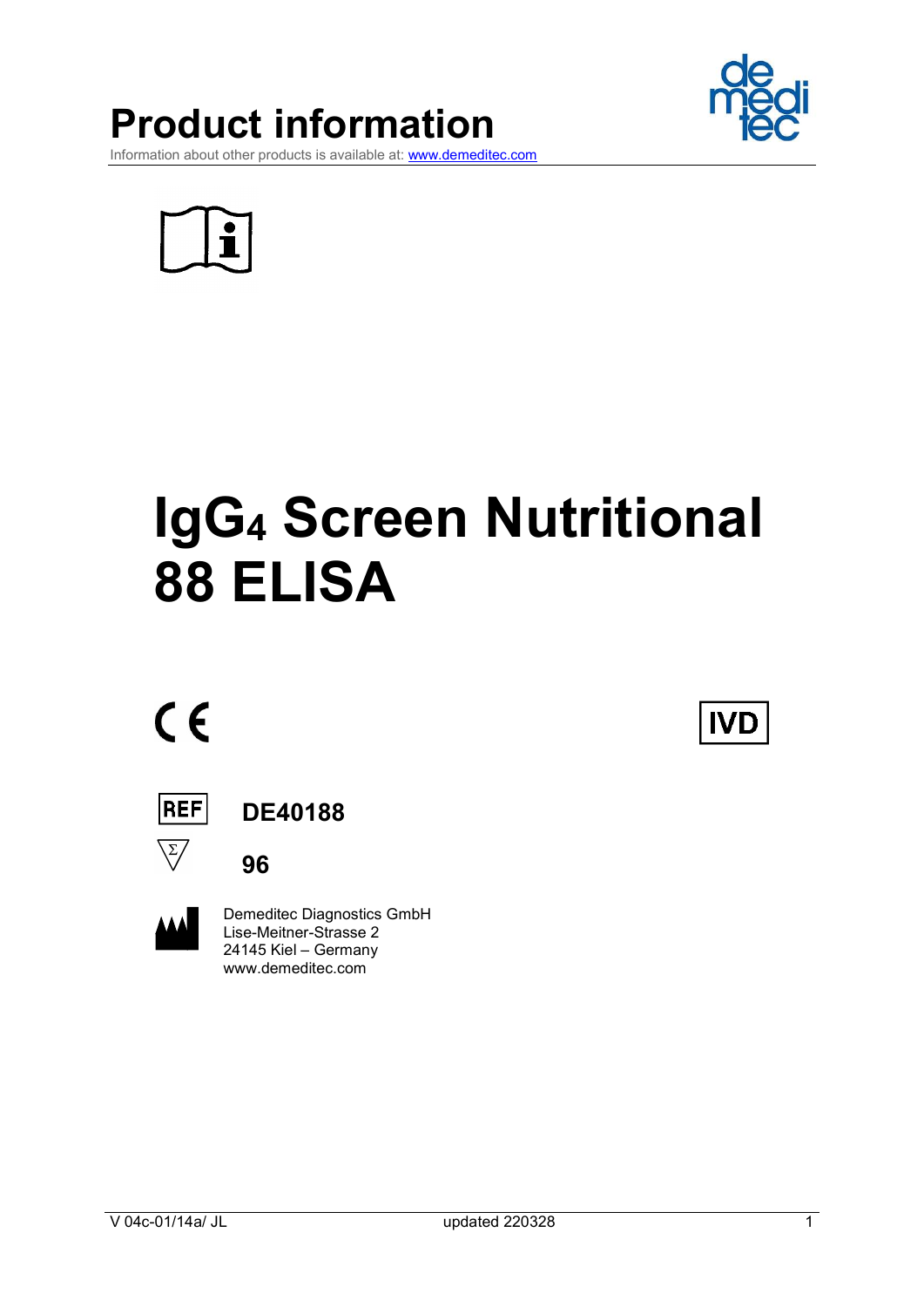# INHALTSVERZEICHNIS / TABLE OF CONTENTS / ÍNDICE

| 7. GEWINNUNG, VORBEREITUNG UND AUFBEWAHRUNG DER PROBEN 10 |  |
|-----------------------------------------------------------|--|
|                                                           |  |
|                                                           |  |
|                                                           |  |
|                                                           |  |
|                                                           |  |
|                                                           |  |
|                                                           |  |
|                                                           |  |
|                                                           |  |
|                                                           |  |
|                                                           |  |
|                                                           |  |
|                                                           |  |
|                                                           |  |
|                                                           |  |
|                                                           |  |
|                                                           |  |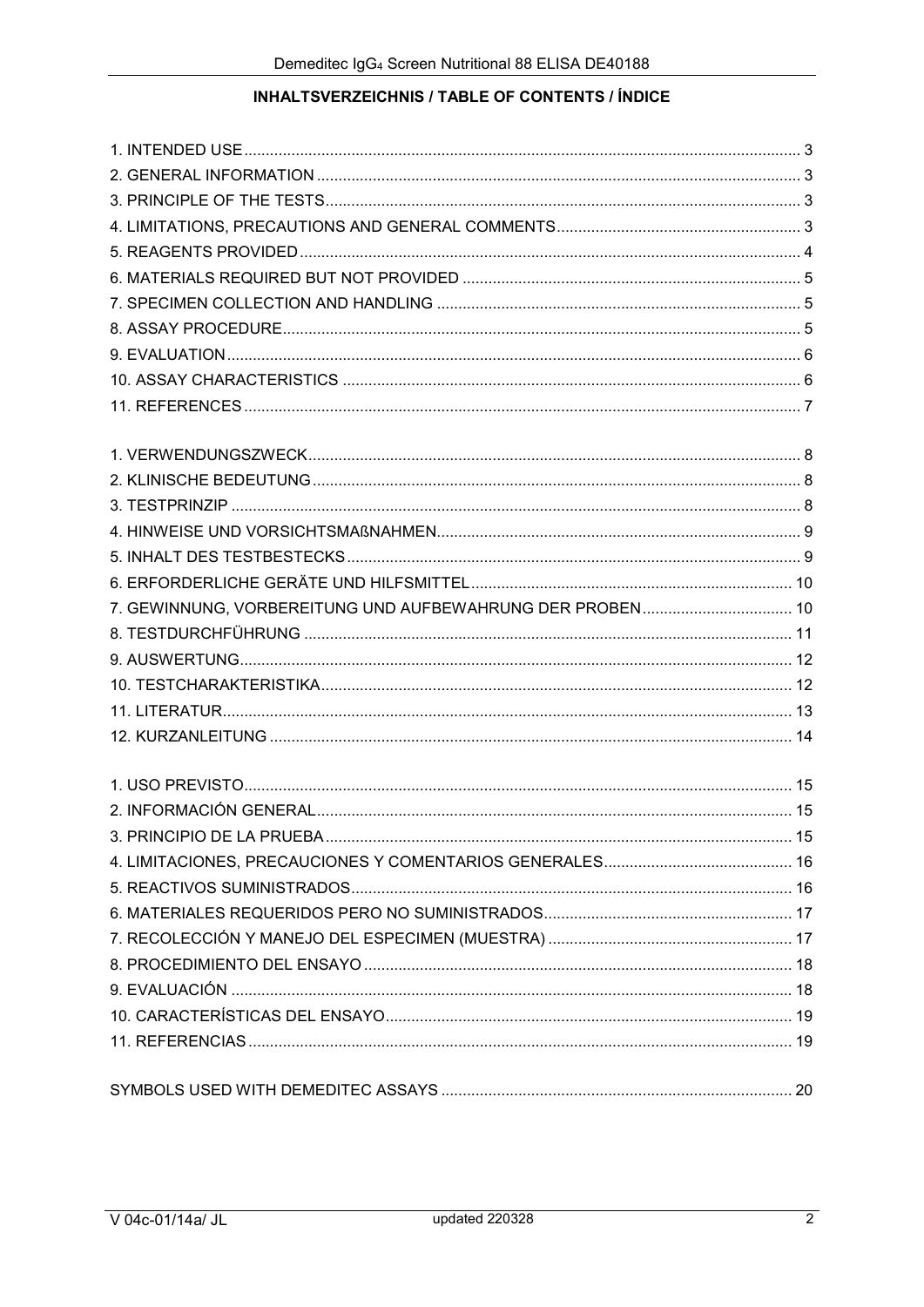#### 1. INTENDED USE

The Demeditec IgG4 Screen Nutritional 88 ELISA Test Kit has been designed for the detection and the quantitative determination of specific IgG4 antibodies against food antigens in serum and plasma. Further applications in other body fluids are possible and can be requested from the Technical Service of Demeditec. Laboratory results can never be the only base of a medical report. The patient history and further tests have additionally to be taken into account.

#### 2. GENERAL INFORMATION

Incompatibility reactions against food may cause various symptoms in the human organism and this disturbance is manifested in the immune system by the formation of specific IgE, IgG or IgG4 antibodies. Statistics show that 60% of the population suffer from intolerances against at least one foodstuff, which may cause clinical symptoms or enhance them. Hints may be various and reach from skin irritations over digestive disorders up to migraine. With the diagnostic findings of unspecific discomfort, allergies or intolerances against food should be clarified. The theoretical basis for the determination of specific IgG or IgG<sub>4</sub> for the diagnosis of food intolerances depends on the observation that some subclasses of  $I_{\text{qG}}$  (mainly  $I_{\text{qG}_4}$ ) are connected to the in vitro degranulation of basophilic cells and mastocytes and the activation of the complement cascade. It was also observed that high concentrations of circulating IgG were measured in atopic persons. Already early surveys showed that in persons with inflammatory reactions against food IgG but not IgE was detected. Significantly enhanced IgG and IgG4 titers were also found in patients with food intolerances. Skin tests are relatively poorly correlated to food allergies and are only significant in the presence of IgE related reactions. As additional diagnostic tools provocation and elimination diets are applied. These methods depend strongly on the motivation and compliance of the patient. Due to these constraints nowadays serological determinations of antibodies against various food panels are applied increasingly. The two reactions related with the immune system differ insofar as the IgE associated food allergy occurs within the next hour following the food intake, while IgG/IgG4 intolerances show a delayed reaction of 24 to 120 hours and persistent symptoms may arise.

#### 3. PRINCIPLE OF THE TESTS

The Demeditec IgG4 Screen Nutritional 88 ELISA test kit is based on the principle of the enzyme immunoassay (EIA). 88 different food antigens and 8x reference antigens (egg white) for standards and controls are bound on the surface of the microtiter strips. Diluted patient serum or ready-to-use standards and controls are pipetted into the wells of the microtiter plate. A binding between the IgG4 antibodies of the serum and the immobilized antigens takes place. After a one hour incubation at 37°C, the plate is rinsed with diluted wash solution, in order to remove unbound material. Then ready-to-use anti-human-IgG4-AP conjugate is added and incubated for 30 minutes at 37°C. After a further washing step, the substrate (PNPP) solution is pipetted and incubated for 60 minutes at 37°C, inducing the development of a yellow dye in the wells. The color development is terminated by the addition of a stop solution. The resulting dye is measured spectrophotometrically at the wavelength of 405 nm. The concentration of the IgG4 antibodies is directly proportional to the intensity of the color.

#### 4. LIMITATIONS, PRECAUTIONS AND GENERAL COMMENTS

- Only for in-vitro use! Do not ingest or swallow! The usual laboratory safety precautions as well as the prohibition of eating, drinking and smoking in the lab have to be followed.
- All sera and plasma or buffers based upon, have been tested respective to HBsAg, HIV and HCV with recognized methods and were found negative. Nevertheless precautions like the use of latex gloves have to be taken.
- Serum and reagent spills have to be wiped off with a disinfecting solution (e.g. sodium hypochlorite, 5%) and have to be disposed of properly.
- All reagents have to be brought to room temperature (18 to 25°C) before performing the test.
- Before pipetting all reagents should be mixed thoroughly by gentle tilting or swinging. Vigorous shaking with formation of foam should be avoided.
- It is important to pipet with constant intervals, so that all the wells of the microtiter plate have the same conditions.
- When removing reagents out of the bottles, care has to be taken that the stoppers are not contaminated. Further a possible mix-up has to be avoided. The content of the bottles is usually sensitive to oxidation, so that they should be opened only for a short time.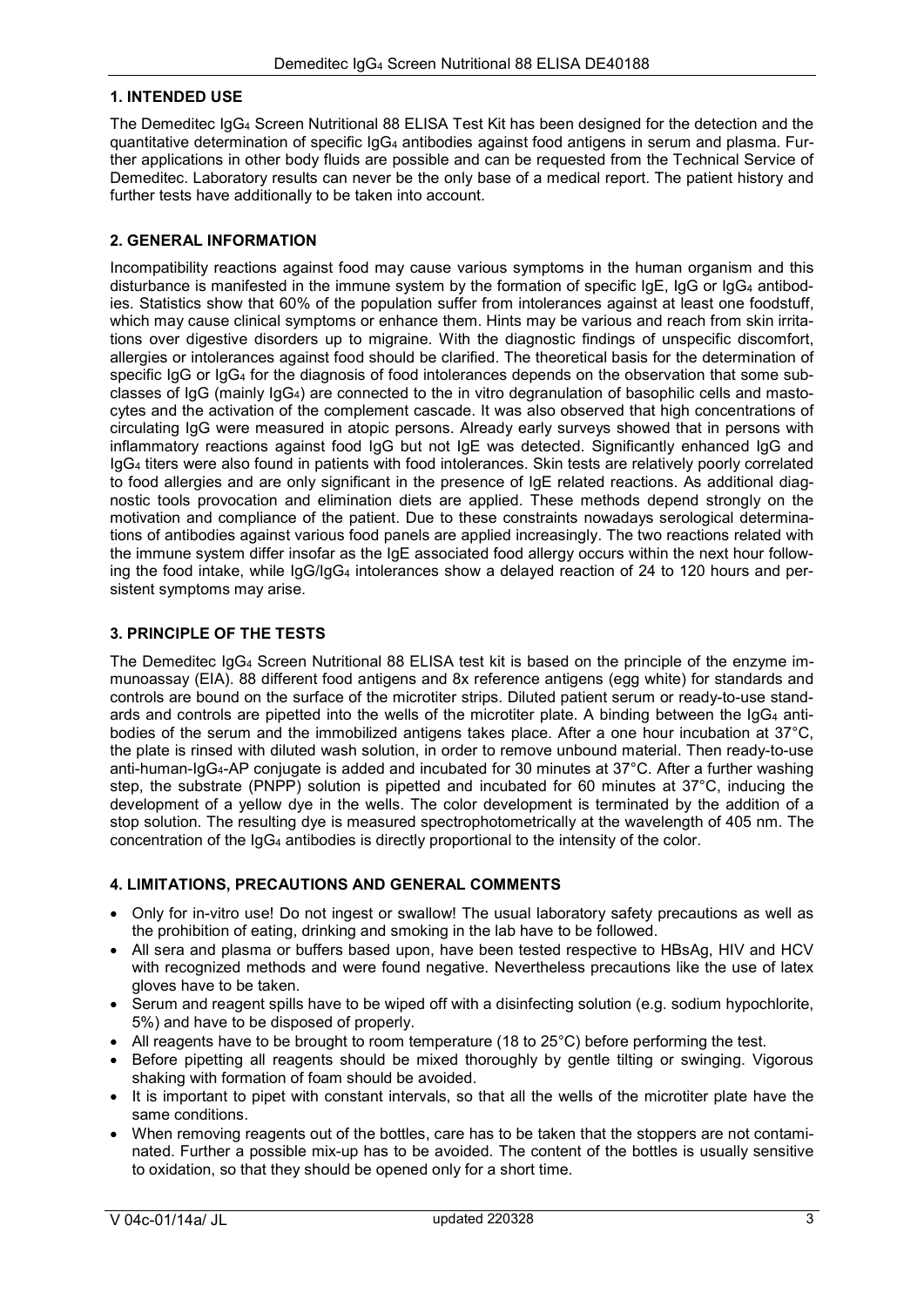- In order to avoid a carry-over or a cross-contamination, separate disposable pipet tips have to be used.
- All reagents have to be used within the expiry period.
- In accordance with a Good Laboratory Practice (GLP) or following ISO9001 all laboratory devices employed should be regularly checked regarding the accuracy and precision. This refers amongst others to microliter pipets and washing or reading (ELISA-Reader) instrumentation.
- The contact of certain reagents, above all the stopping solution and the substrate with skin, eye and mucosa has to be avoided, because possible irritations and acid burns could arise, and there exists a danger of intoxication.

#### 5. REAGENTS PROVIDED

The IgG4 Screen Nutritional 88 ELISA kit contains sufficient reagents for one patient (88 determinations). The first strip of the plate contains reference antigen (egg white, f01) for the generation of a calibration curve and the determination of controls.

| Symbol                        | <b>Components</b>                              | Volume / Qty. |
|-------------------------------|------------------------------------------------|---------------|
| <b>SORB MT</b>                | Food/Reference antigen coated microtiter plate |               |
| $ CAL A - F $                 | Standards: 0.35, 0.70, 3.5, 17.5, 50, 100 U/mL | 0.5 mL each   |
| <b>CONTROL low &amp; high</b> | Controls: weak positive, strong positive       | 0.5 mL each   |
| <b>ENZ CONJ</b>               | Anti-human IgG <sub>4</sub> Enzyme Conjugate   | 15 mL         |
| <b>SUB PNPP</b>               | Substrate                                      | 15 mL         |
| <b>STOP SOLN</b>              | <b>Stop Solution</b>                           | 15 mL         |
| <b>SAM DIL</b>                | Sample Diluent                                 | 40 mL         |
| WASH SOLN 10x                 | Washing Buffer $(10x)$                         | 60 mL         |

#### Storage and Stability (refer to the expiry date on the outer box label)

Store kit components at 2-8°C and do not use after the expiry date on the box outer label. Before use, all components should be allowed to warm up to ambient temperature (18-25°C). After use, the plate should be resealed, the bottle caps replaced and tightened and the kit stored at 2-8°C. After the first opening the kit should be used within 3 months, the diluted wash buffer can be kept for 4 weeks at  $2-8$ °C.

#### 5.1. SORB MT Microtiter Plate

1 microtiter plate, coated with 88 food antigens (see distribution scheme) and 8x reference antigen (1. strip, color coded black). Ready-to-use.

#### 5.2. CAL A – F Standards A-F

6 x 0.5 mL, human plasma diluted with PBS/BSA, with 0.35, 0.70, 3.5, 17.5, 50 and 100 U/mL of IgG<sup>4</sup> antibodies against egg white (f1). Addition of 0.05% sodium azide. Ready-to-use.

#### 5.3. CONTROL Iow Weak Positive Control

0.5 mL, human plasma diluted with PBS/BSA, including low concentrations of IgG<sub>4</sub> antibodies. Addition of 0.05% sodium azide. Ready-to-use.

#### 5.4. CONTROL high Strong positive Control

0.5 mL, human plasma diluted with PBS/BSA, including high concentrations of IgG<sub>4</sub> antibodies. Addition of 0.05% sodium azide. Ready-to-use.

#### 5.5.  $ENZ$  CONJ Anti-human-IgG<sub>4</sub> Enzyme Conjugate

15 mL, mouse-a-human-IgG4-AP, in proteinacious buffer solution. Addition of 0.01% methylisothiazolone, 0.01% bromonitrodioxane and 5 mg/L ProclinTM. Ready-to-use.

#### 5.6. SUB PNPP Substrate

15 mL, PNPP (Paranitrophenylphosphate). Ready-to-use.

# 5.7. STOP SOLN Stop Solution

15 mL, 1 M sodium hydroxide. Ready-to-use.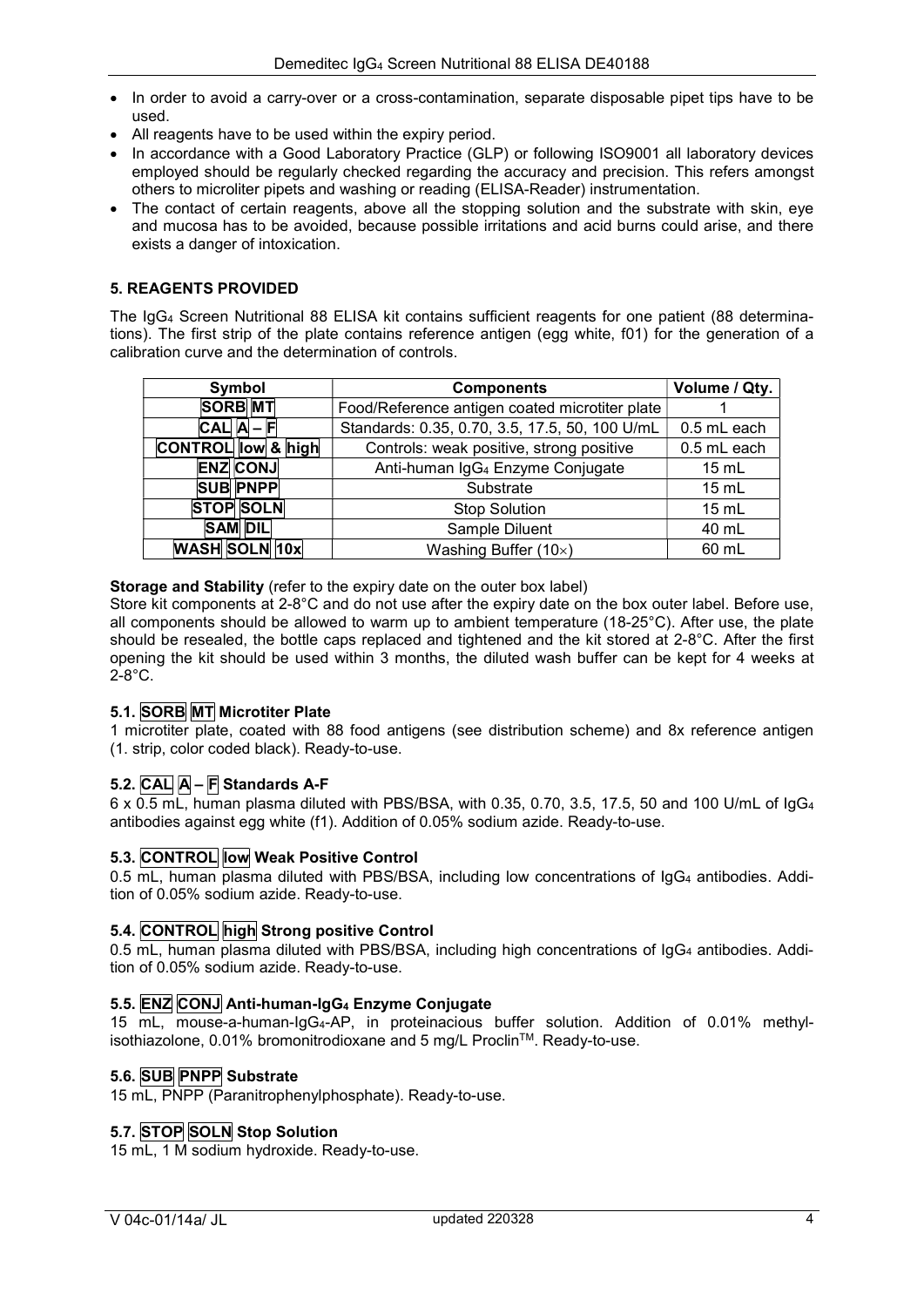#### 5.8. SAM DIL Sample Diluent

40 mL, PBS/BSA buffer. Addition of 0.05% sodium azide. Ready-to-use.

#### 5.9. WASH SOLN 10x Washing Buffer

60 mL, PBS + Tween 20, 10x concentrate. Final concentration: dilute 1+9 with deionized water. If during the cold storage crystals precipitate, the concentrate should be warmed up at 37°C for 15 minutes.

#### 6. MATERIALS REQUIRED BUT NOT PROVIDED

- 100 uL and 1000 uL micro- and multichannel pipettes
- Microtiter Plate Reader (405 nm)
- Microtiter Plate Washer
- Reagent tubes for the serum dilution
- Deionized water
- Re-usable black lid for covering (Available upon request at Demeditec Diagnostics GmbH)

# 7. SPECIMEN COLLECTION AND HANDLING

Principally serum or plasma (EDTA, heparin) can be used for the determination. Serum is separated from the blood, which is aseptically drawn by venipuncture, after clotting and centrifugation. The serum or plasma samples can be stored refrigerated (2-8°C) for up to 7 days. For a longer storage they should be kept at -20°C. The samples should not be frozen and thawed repeatedly. Lipemic, hemolytic or bacterially contaminated samples can cause false positive or false negative results.

For the performance of the test the samples (not the standards) have to be diluted 1:101 with ready-touse sample diluent (e.g. 100 µL serum + 10 mL sample diluent).

# 8. ASSAY PROCEDURE

#### 8.1. Preparation of Reagents

Washing Solution: dilute before use 1+9 with deionized water. If during the cold storage crystals precipitate, the concentrate should be warmed up at 37°C for 15 minutes.

- Strict adherence to the protocol is advised for reliable performance. Any changes or modifications are the responsibility of the user.
- All reagents and samples must be brought to room temperature before use, but should not be left at this temperature longer than necessary.
- A standard curve should be established with each assay.
- Exeturn the unused microtiter strips to the plastic bag and store them dry at  $2-8^{\circ}$ C.

# 8.2. Assay Steps

- 1. For each patient sample prepare one microtiter plate.
- 2. Pipet 100  $\mu$ L each of the **diluted** (1:101) samples and the **ready-to-use** standards and controls respectively into the wells (see distribution scheme).
- 3. Cover plate and incubate for 60 minutes at 37°C.
- 4. Empty the wells of the plate (dump or aspirate) and add 300 µL of diluted washing solution. This procedure is repeated totally three times. Rests of the washing buffer are afterwards removed by gentle tapping of the microtiter plate on a tissue cloth.
- 5. Pipet 100 µL each of ready-to-use conjugate into the wells.
- 6. Cover plate and incubate for 30 minutes at 37°C.
- 7. Empty the wells of the plate (dump or aspirate) and add 300 µL of diluted washing solution. This procedure is repeated totally three times. Rests of the washing buffer are afterwards removed by gentle tapping of the microtiter plate on a tissue cloth.
- 8. Pipet 100 uL each of the ready-to-use substrate into the wells.
- 9. Cover plate and incubate for 60 minutes at 37°C.
- 10. To terminate the substrate reaction, pipet 100 µL each of the ready-to-use stop solution into the wells.
- 11. After thorough mixing and wiping the bottom of the plate, perform the reading of the absorption at 405 nm (optionally reference wavelength of 620 nm). The color is stable for at least 60 minutes.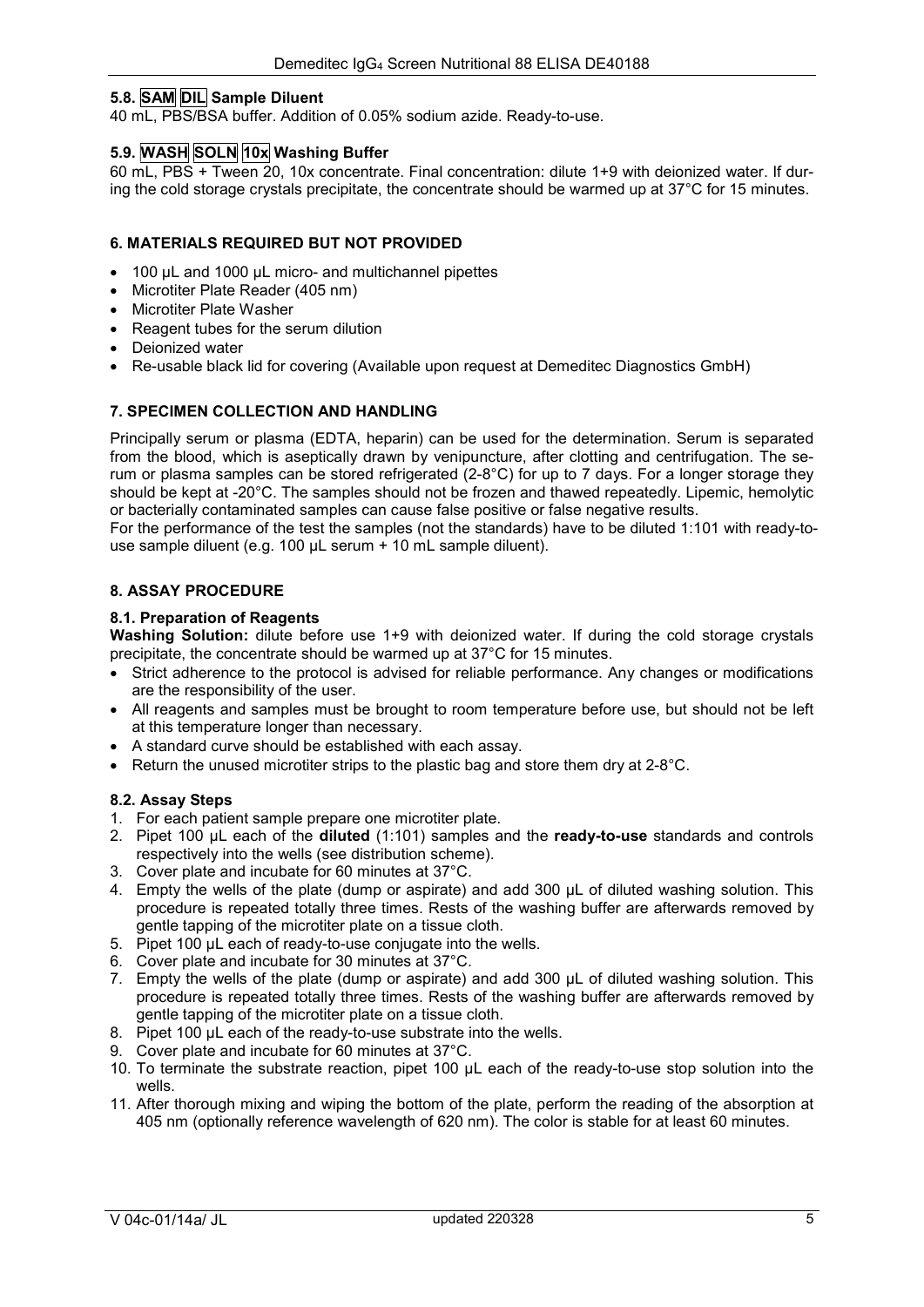#### 9. EVALUATION

The evaluation can be performed either in units per mL (U/mL) or in classes.

#### Example

| Standard  | Class | OD-Value |
|-----------|-------|----------|
| 0.35 U/mL |       | 0.156    |
| 0.7 U/mL  | 2     | 0.212    |
| 3.5 U/mL  | 3     | 0.445    |
| 17.5 U/mL | 4     | 1.035    |
| 50 U/mL   | 5     | 1.660    |
| 100 U/mL  | ี่ค   | 2.569    |

The above table contains only an example, which was achieved under arbitrary temperature and environmental conditions. The described data constitute consequently no reference values which have to be found in other laboratories in the same way.

#### Quantitative Evaluation

The ready-to-use standards and controls of the IgG4 Screen Nutritional 88 ELISA test kit are defined and expressed in arbitrary units (U/mL). This results in an exact and reproducible quantitative evaluation. The values for controls and standards in units are printed on the labels of the vials. For a quantitative evaluation the absorptions of the standards are graphically drawn *point-to-point* against their concentrations. From the resulting reference curve the concentration values or the respective reaction class for controls and each patient sample can then be extracted in relation to their absorptions. It is also possible to use automatic computer programs. As curve fit *point-to-point* has to be chosen.

#### 10. ASSAY CHARACTERISTICS

| Spez. IgG <sub>4</sub> ELISA  | <b>Egg White</b>                                    | <b>Cow's Milk</b> | Tomato        |
|-------------------------------|-----------------------------------------------------|-------------------|---------------|
| Intra-Assay-Precision         | 7.7%                                                | 8.0%              | 8.7%          |
| Inter-Assay-Precision         | $6.6 - 10.9 %$                                      | $8.4 - 13.0 %$    | $4.6 - 7.4%$  |
| Inter-Lot-Precision           | $2.5 - 11.4 %$                                      | $5.6 - 11.8 %$    | $0.5 - 9.6 %$ |
| <b>Analytical Sensitivity</b> | 0.22 U/mL                                           | $0.17$ U/mL       | $0.16$ U/mL   |
| Recovery                      | $90 - 107 %$                                        | $89 - 103 %$      | $87 - 97 %$   |
| Linearity                     | $82 - 114%$                                         | $73 - 100 %$      | $102 - 120%$  |
| Cross-Reactivity              | No cross reactivity towards IgE up to 100000 IU/mL. |                   |               |
|                               | No interferences with bilirubin up to 0.3 mg/mL,    |                   |               |
| Interferences                 | hemoglobin up to 8.0 mg/mL and                      |                   |               |
|                               | triglycerides up to 5.0 mg/mL.                      |                   |               |
| <b>Clinical Specificity</b>   | 88 %                                                | 86 %              | 90 %          |
| <b>Clinical Sensitivity</b>   | 86 %                                                | 94 %              | 80 %          |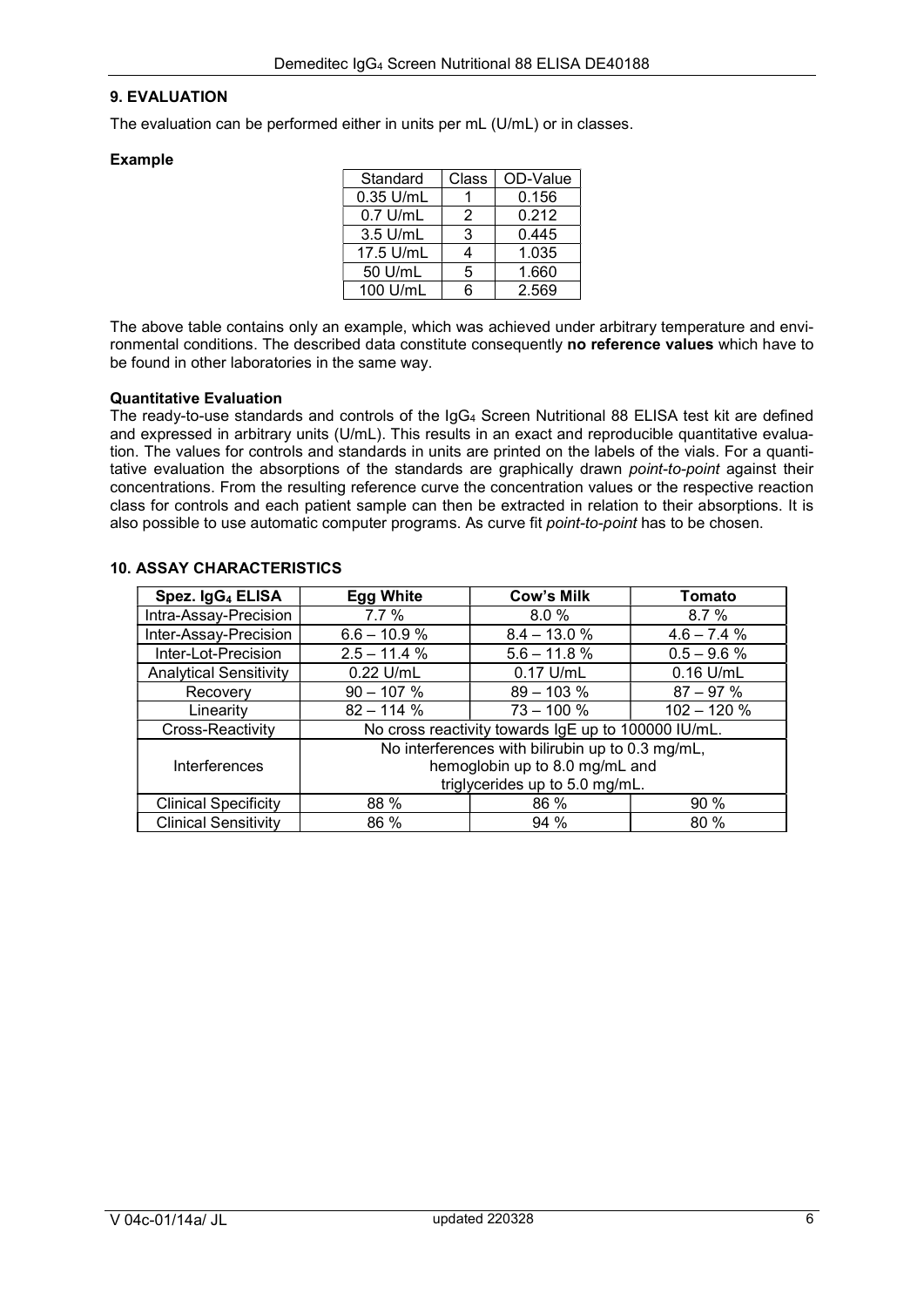#### 11. REFERENCES

- 1. Aas K: The diagnosis of hypersensitivity to ingested foods. Clinical Allergy 1978; 8:39-50.
- 2. AMA Council on Scientific Affairs, In Vitro Testing for Allergy. Report II of the Allergy Panel Council on Scientific Affairs. JAMA, 1987, 258(12):1639-43.
- 3. AMA Council on Scientific Affairs, In Vivo Diagnostic Testing and Immunotherapy for Allergy. Part I, JAMA, 1987, 258:1363-7.
- 4. Bleumink E: Food Allergy; the chemical nature of the substance eliciting symptoms. World Reviews in Nutrition and Diet 1970; 12:505-570.
- 5. Bübl, R. Schön, B., Rakoski, J.: Allergenspezifische IgG-Antikörper bei Atopikern; Allergologie 16, 7, 299-304 (1993).
- 6. Canadian Paediatric Society, Allergy Section. Blood Tests for Allergy in Children. Can Med Assoc J, 1990, 142(11):1207-8.
- 7. Cohen, G.A., Hartmann, G., Hamburger, R.N., O'Connor, R.D.: Severe anemia and chronic brochitis associated with a markedly elevated specific IgG to cow's milk protein; Annals of Allergy 55, 38-40 (1985).
- 8. Devey, M.E., Wilson, D.V., Wheeler, A.W.: The IgG subclass of antibodies to grass pollen allergens produced in hay-fever patients during hyposensitization; Clin. Allergy 6, 227 (1976).
- 9. Durham, S.R., Lee, T.H., Cromwell, O., Shaw, R.J., Merret, T.G., Merret, J., Cooper, P, Kay, A.B.: Immunologie studies in allergen-induced late-phase asthmatic reactions; J. Allergy Clin Immunol 74, 49 (1984).
- 10. Djurup, R., Osterballe, O.:IgG subclass antibody response in grass pollen-allergic patients undergoing specific immunotherapie; Allergy 39, 433-441(1984).
- 11. Rowntree, S., Platt-Mills, T.A.E, Cogswell, J.J, Mitchell E.B.: A subclass IgG4-specific antigenbinding Radioimmunoassay (RIA): Comparison between IgG and IgG<sub>4</sub> antibodies to food and inhaled antigens in adult atopie dermatitis after desensitization treatment and during development of antibody responses in children; J.Allergy Clin. Immunol 80, 622-630 (1987).
- 12. Shakib, F., McLaughlan, P., Stanworth, D.R., Smith, E., Fairburn, E.: Elevated serum IgG and IgG4 in patients with atopic dermatitis; Br. J. Derm: 97, 59-63 (1977).
- 13. Wojdani, A., Etessami, S., Cheung, G.P.:IgG is not the only inhibitor of IgE in the RAST test; Annals of Allergy 55, 463-468 (1985).
- 14. Wüthrich, Brunello: Neurodermitis atopica (atopische Dermatitis) in Fuchs/Schulz, Manuale Allergologicum V, 14, 21-22.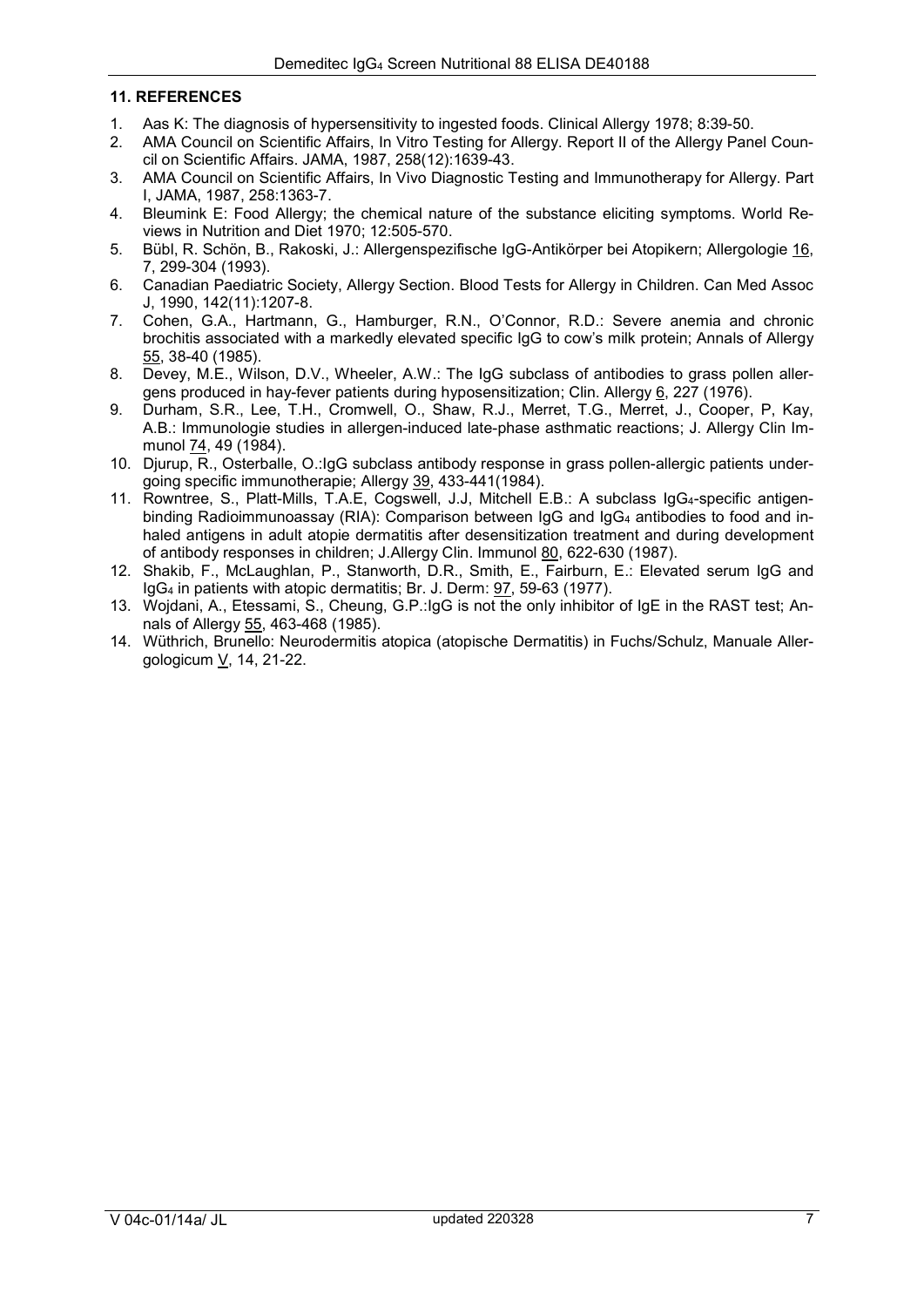#### 1. VERWENDUNGSZWECK

Der IgG4 Screen Nutritional 88 ELISA dient dem Nachweis und der quantitativen Bestimmung von humanen IgG4-Antikörpern gegen Nahrungsmittelantigene im Serum oder Plasma ohne vorhergehende Extraktion. Weitere Anwendungen in anderen Körperflüssigkeiten sind möglich und können beim Technischen Service von Demeditec erfragt werden. Laborergebnisse können nie allein die Grundlage eines medizinischen Befundes bilden. Es müssen immer das klinische Bild sowie weitere Untersuchungen mit berücksichtigt werden.

#### 2. KLINISCHE BEDEUTUNG

Unverträglichkeitsreaktionen auf Nahrungsmittel können eine Reihe von Krankheitssymptomen im gesamten menschlichen Organismus erzeugen, wobei diese Störung im Immunsystem einerseits durch das Auftreten von spezifischem IgE, andererseits durch spezifisches IgG manifestiert wird. Statistiken zeigen, dass 60% der Bevölkerung unter Intoleranzen gegen zumindest ein Nahrungsmittel leiden, wodurch Krankheitssymptome erzeugt oder verschlechtert werden können. Die Hinweise können sehr unterschiedlich sein und reichen von Hautausschlägen über Verdauungsstörungen bis zur Migräne. Bei der Befundung unspezifischer Gesundheitsprobleme sollten heute Nahrungsmittelallergien oder Intoleranzen routinemäßig abgeklärt werden. Die theoretische Grundlage für die Bestimmung von spezifischem IgG und IgG4 bei der Diagnose von Nahrungsmittel-Unverträglichkeiten beruht auf Erkenntnissen, dass bestimmte Subklassen von IgG (vor allem IgG4) mit der in-vitro Degranulation von basophilen und Mast-Zellen und der Aktivierung der Komplementkaskade in Verbindung stehen. Außerdem wurde beobachtet, dass hohe Konzentrationen von zirkulierendem IgG bei atopischen Personen gemessen wurden. Schon frühe Studien zeigten, dass bei Personen mit entzündlichen Reaktionen auf Nahrungsmittel kein IgE, wohl aber IgG nachgewiesen wurde. Deutlich erhöhte IgG und IgG<sup>4</sup> Spiegel wurden auch bei Patienten beobachtet, die Nahrungsmittelintoleranzen zeigten. Hauttestungen sind relativ schlecht mit Nahrungsmittelallergien korreliert und treten nur bei IgE-vermittelten Reaktionen auf. Als weitere Diagnostik werden Provokations- und Eliminations-Diäten eingesetzt, die aber zeitaufwendig sind und stark von der Motivation und der Compliance des Patienten abhängen. Aufgrund dieser Einschränkungen werden heute Serumuntersuchungen bezüglich der Antikörperkonzentrationen gegen verschiedene Nahrungsmittel-Panel zunehmend eingesetzt. Die beiden über das Immunsystem vermittelten Reaktionen unterscheiden sich insofern, als dass diese bei einer IgEvermittelten Nahrungsmittelallergie innerhalb von einer Stunde nach der Nahrungsaufnahme stattfinden, und dass bei der IgG/IgG4 Überempfindlichkeit eine verzögerte Reaktion 24 bis 120 Stunden nach dem Essen auftritt und es zu einer andauernden Symptomatik kommen kann.

#### 3. TESTPRINZIP

Der Demeditec IgG4 Screen Nutritional 88 ELISA Test basiert auf dem Prinzip des Enzymimmunoassay (EIA). In den Vertiefungen von einer Mikrotiterplatte (pro Patient) sind 88 verschiedene Antigene und 8x Referenzantigen (Eiklar) gebunden. Verdünntes Patientenserum bzw. gebrauchsfertige Standards oder Kontrollen werden in die Vertiefungen der Mikrotiterplatte gegeben. Es findet eine Bindung zwischen den IgG4 Antikörpern aus dem Serum und den immobilisierten Antigenen statt. Nach einer einstündigen Inkubation bei 37°C wird die Platte mit verdünnter Waschlösung gewaschen, um nichtgebundenes Material zu entfernen. Danach wird gebrauchsfertiges Anti-human-IgG4-AP Konjugat zugegeben und 30 Minuten bei 37°C inkubiert. Nach einem weiteren Waschschritt wird eine Substratlösung (PNPP) pipettiert und 60 Minuten bei 37°C inkubiert, wodurch in den Vertiefungen ein gelber Farbstoff entsteht. Die Farbentwicklung wird durch Zugabe einer Stopp-Lösung beendet. Die resultierende Farbe wird spektrophotometrisch bei 405 nm gemessen. Die Konzentration der IgG4 Antikörper ist der Intensität der Färbung direkt proportional.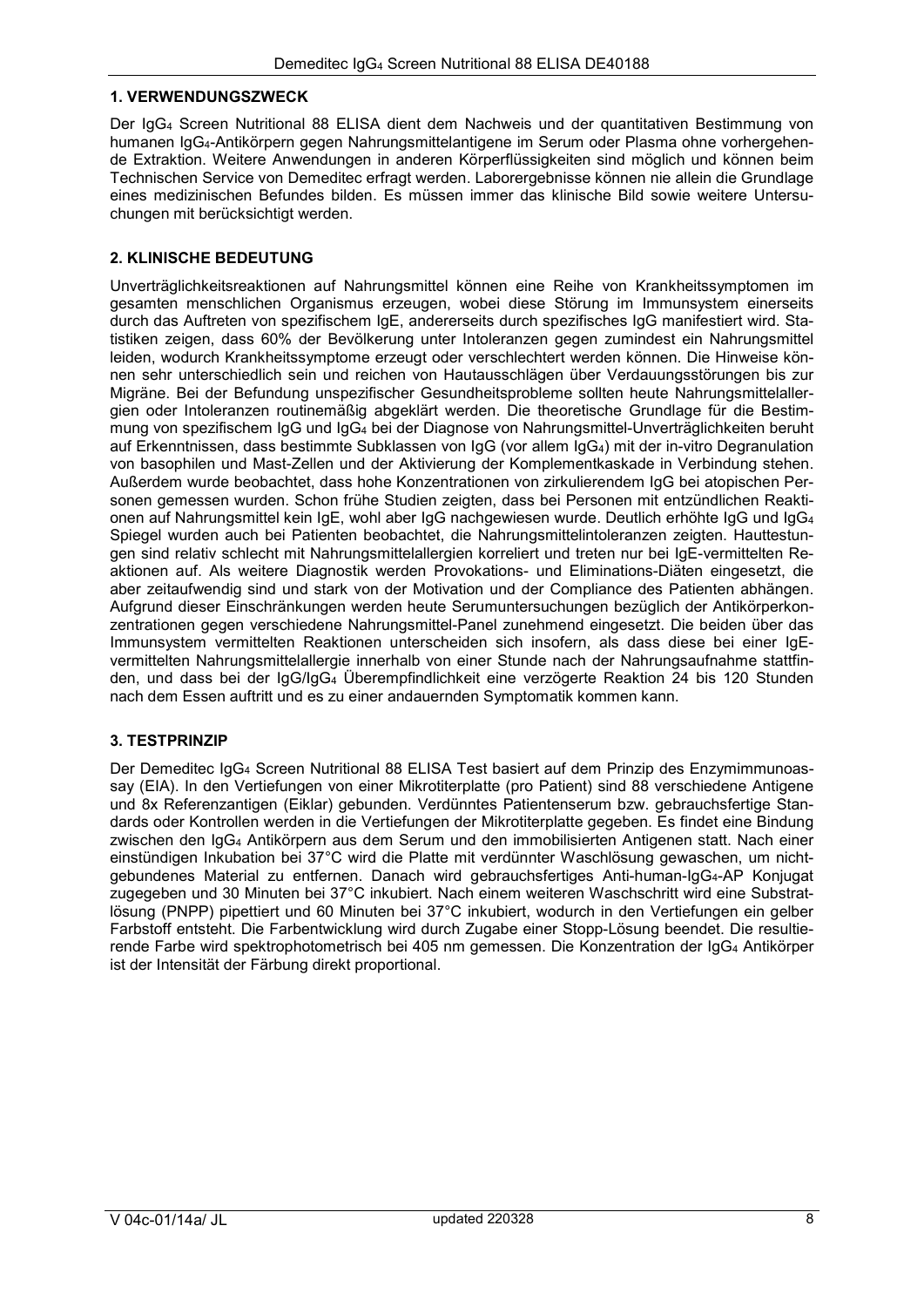#### 4. HINWEISE UND VORSICHTSMAßNAHMEN

- Nur für in-vitro Anwendung! Nicht schlucken oder einnehmen! Die laborüblichen Sicherheitsvorschriften sowie die Verbote von Essen, Trinken und Rauchen im Labor sind zu beachten.
- Alle Seren oder Plasmen oder darauf basierenden Puffer wurden nach anerkannten Methoden auf HBsAg, HIV und HCV getestet und dabei als negativ befunden. Trotzdem sollten Vorsichtsmaßnahmen wie die Benutzung von Latexhandschuhen ergriffen werden.
- Serum- und Reagenzienreste sollten mit einer desinfizierenden Lösung (z.B. Natrium-hypochlorit, 5 %) aufgewischt und vorschriftsgemäß entsorgt werden.
- Alle Reagenzien müssen vor der Testdurchführung auf Raumtemperatur (18 25°C) gebracht werden.
- Vor dem Pipettieren sollten alle Reagenzien durch leichtes Kippen oder Schwenken gemischt werden. Heftiges Schütteln mit Schaumbildung sollte vermieden werden.
- Wichtig ist die Einhaltung des Zeittaktes beim Pipettieren, so dass alle Ansätze in den Vertiefungen der Mikrotiterplatte den gleichen Bedingungen unterliegen.
- Bei der Entnahme der Reagenzien aus den Flaschen ist darauf zu achten, dass die Stopfen nicht kontaminiert werden. Außerdem ist auf eine mögliche Verwechslung zu achten. Der Inhalt der Fläschchen ist in der Regel oxidationsempfindlich, so dass sie nur für kurze Zeit geöffnet werden sollten.
- Zur Vermeidung einer Verschleppung oder Kreuzkontamination müssen separate Einmal-Pipettenspitzen verwendet werden.
- Alle Reagenzien sind innerhalb der Verfallszeit zu benutzen.
- In Übereinstimmung mit einer guten Laborpraxis (GLP) bzw. nach ISO9001 sollten regelmäßig alle verwendeten Laborgeräte auf Richtigkeit und Präzision überprüft werden. Dies betrifft u.a. Mikroliterpipetten sowie Wasch- und Messgeräte (ELISA-Reader).
- Der Kontakt vor allem der Stopp-Lösung und des Substrats mit Haut, Auge und Schleimhäuten ist zu vermeiden, da mögliche Reizungen, Verätzungen oder Vergiftungsgefahr bestehen.

# 5. INHALT DES TESTBESTECKS

Der IgG4 Screen Nutritional 88 ELISA enthält Reagenzien für einen Patienten (88 Bestimmungen). Auf dem ersten Steifen der Platte befindet sich Referenzantigen (Eiklar, f01) zur Erstellung einer Standardkurve und der Austestung von Kontrollen.

| Symbol                    | Komponenten                                                       | <b>Volumen / Menge</b> |
|---------------------------|-------------------------------------------------------------------|------------------------|
| <b>SORB</b> MT            | Nahrungsmittel- /Referenzantigen<br>beschichtete Mikrotiterplatte |                        |
| $ CAL$ $ A - F $          | Standards: 0.35, 0.70, 3.5, 17.5, 50, 100 U/mL                    | je $0,5$ mL            |
| <b>CONTROL</b> low & high | Kontrollen: schwach positiv, stark positiv                        | je $0,5$ mL            |
| <b>ENZ CONJ</b>           | Anti-human-IgG <sub>4</sub> -Enzymkonjugat                        | 15 mL                  |
| <b>SUB PNPP</b>           | Substratlösung                                                    | 15 mL                  |
| <b>STOP SOLN</b>          | Stopp-Lösung                                                      | $15 \text{ mL}$        |
| <b>SAM DIL</b>            | Probenverdünner                                                   | 40 mL                  |
| <b>WASH SOLN 10x</b>      | Waschpuffer $(10x)$                                               | 60 mL                  |

#### Lagerung und Aufbrauchsfristen (Angabe der Verfallsdaten auf den Etiketten)

Lagern Sie die Komponenten des Kits bei 2-8°C. Nach dem Gebrauch sollten die Platten verpackt, die Flaschen mit den zugehörigen Deckeln verschlossen und das Kit wieder bei 2-8°C gelagert werden. Der angebrochene Kit sollte innerhalb von drei Monaten verbraucht werden, der endverdünnte Waschpuffer hält 4 Wochen bei 2-8°C.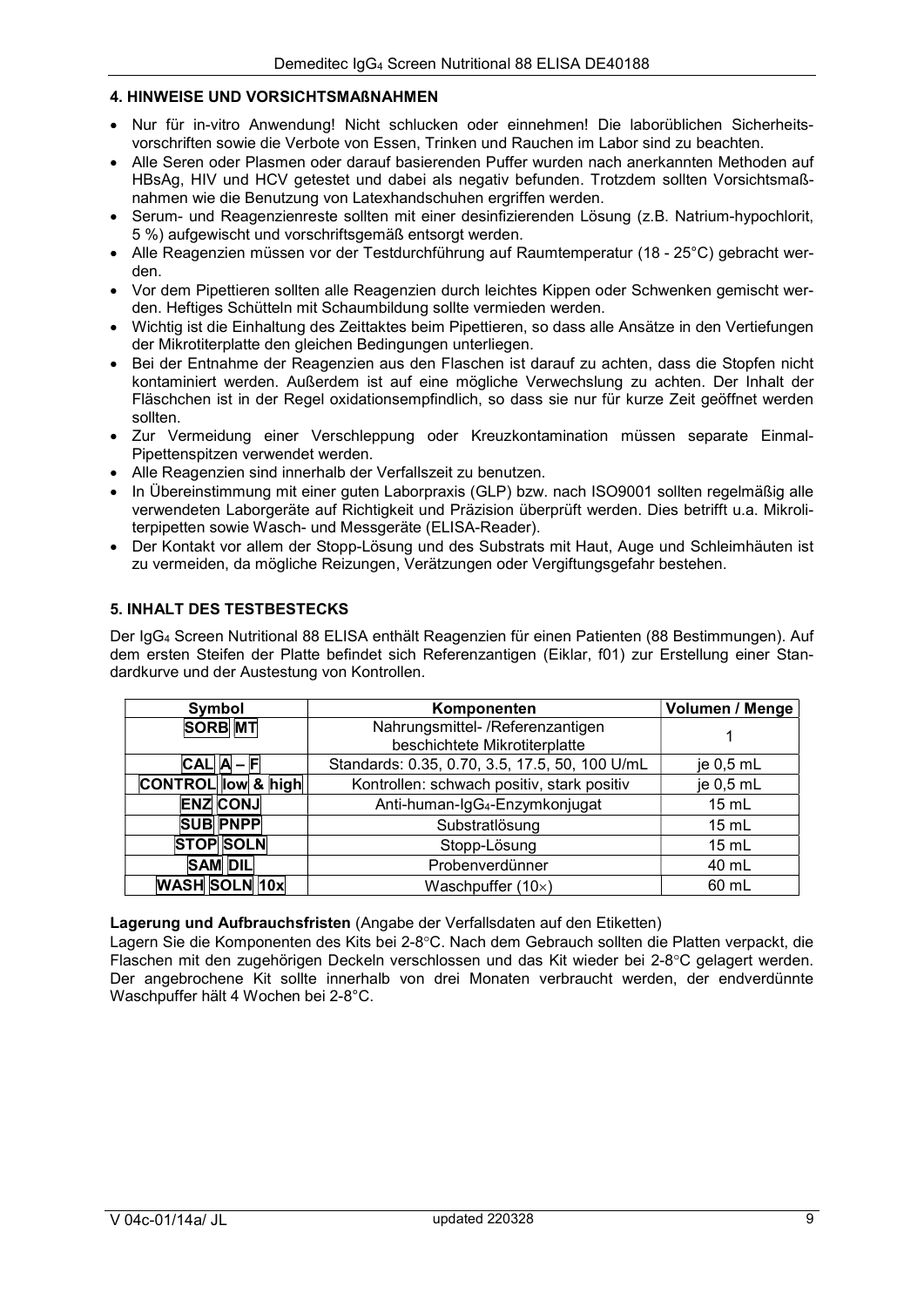# 5.1. SORB MT Mikrotiterplatte

1 Platte à 96 Vertiefungen, beschichtet mit 88 verschiedenen Nahrungsmittelantigenen und 8x Referenzantigen (1. Streifen, schwarz markiert). Belegungsplan siehe Anlage. Gebrauchsfertig.

# 5.2. CAL A – F Standards A-F

Je 0,5 mL, menschliches mit PBS/BSA verdünntes Plasma, mit 0.35, 0.70, 3.5, 17.5, 50 und 100 U/mL an IgG4 Antikörpern gegen Eiklar (f01). Zusatz von 0,05% Natriumazid. Gebrauchsfertig.

#### 5.3. CONTROL low Schwach-positive Kontrolle

0,5 mL, menschliches mit PBS/BSA verdünntes Plasma, enthält eine niedrige Konzentration an IgG<sup>4</sup> Antikörpern. Zusatz von 0,05% Natriumazid. Gebrauchsfertig.

### 5.4. CONTROL high Stark-positive Kontrolle

0.5 mL, menschliches mit PBS/BSA verdünntes Plasma, enthält eine hohe Konzentration an  $I_0G_4$ Antikörpern. Zusatz von 0,05% Natriumazid. Gebrauchsfertig.

#### 5.5. ENZ CONJ Anti-human-IgG<sub>4</sub>-Enzymkonjugat

15 mL, Maus-anti-human-IgG4-AP, in proteinhaltiger Pufferlösung. Zusatz von 0,01% Methylisothiazolon, 0,01% Bromonitrodioxan und 5 mg/L Proclin™. Gebrauchsfertig.

#### 5.6. SUB PNPP Substratlösung

15 mL, PNPP (Paranitrophenylphosphat). Gebrauchsfertig.

#### 5.7. STOP SOLN Stopp-Lösung

15 mL, 1 M Natronlauge. Gebrauchsfertig.

#### 5.8. SAM DIL Probenverdünner

40 mL, PBS/BSA Puffer. Zusatz von 0,05% Natriumazid. Gebrauchsfertig.

#### 5.9. WASH SOLN 10x Waschpuffer

60 mL, PBS + Tween 20, als 10x Konzentrat. Gebrauchslösung: 1+9 mit dest. Wasser verdünnen. Falls bei der gekühlten Lagerung Kristalle ausfallen sollten, das Konzentrat 15 Minuten im Wasserbad (37°C) erwärmen.

#### 6. ERFORDERLICHE GERÄTE UND HILFSMITTEL

- 100 µL- und 1000 µL-Mikro- bzw. Mehrkanalpipetten
- Mikrotiterplatten-Photometer (405 nm)
- Mikrotiterplatten-Waschgerät
- Reagenzgläser für die Serumverdünnung
- Bidestilliertes Wasser
- Wieder verwendbare schwarze Mikrotiterplattendeckel (Auf Anfrage bei Demeditec Diagnostics GmbH erhältlich)

#### 7. GEWINNUNG, VORBEREITUNG UND AUFBEWAHRUNG DER PROBEN

Grundsätzlich kann für die Bestimmung Serum oder Plasma (EDTA, Heparin) verwendet werden. Aus dem aseptisch durch Venenpunktion gewonnenen Blut wird nach der Gerinnung das Serum durch Zentrifugation abgetrennt. Die Serum- bzw. Plasma-Proben sind bis zu 7 Tagen gekühlt (2-8°C) haltbar; bei längerer Aufbewahrung sollten sie bei -20°C gelagert werden. Die Proben sollten nicht mehrmals eingefroren und aufgetaut werden. Lipämische, hämolytische, oder bakteriell kontaminierte Proben können zu falsch-positiven oder falsch-negativen Ergebnissen führen. Für die Durchführung des Tests werden die Proben (nicht die Standards) mit gebrauchsfertigem Probenverdünner 1:101 verdünnt (z.B. 100 µL Serum + 10 mL Probenverdünner).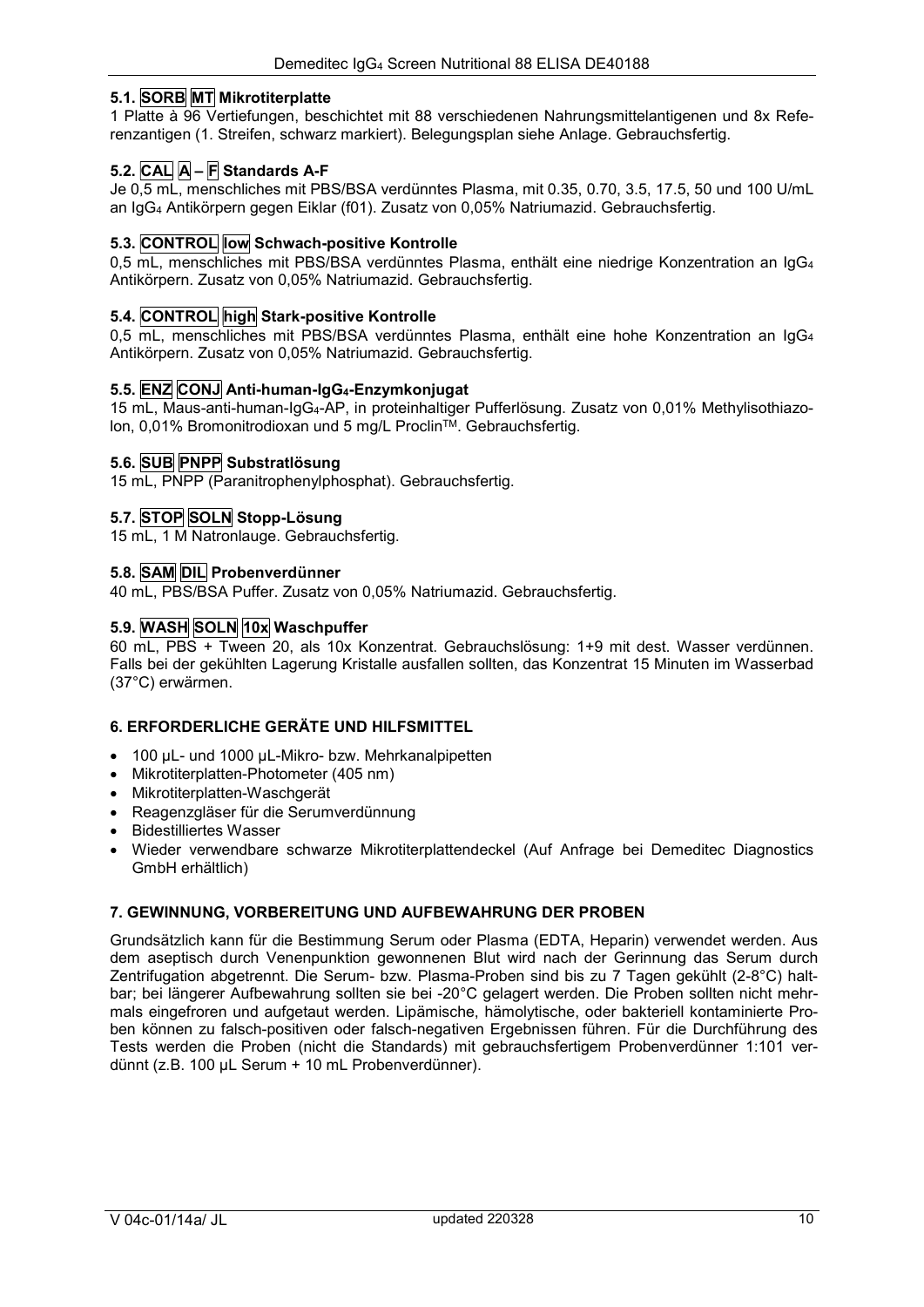#### 8. TESTDURCHFÜHRUNG

#### 8.1. Vorbereitung der Reagenzien

Waschlösung: vor der Benutzung 1:10 (1+9) mit bidest. Wasser verdünnen. Falls bei der gekühlten Lagerung Kristalle ausfallen sollten, das Konzentrat 15 Minuten im Wasserbad (37°C) erwärmen.

- Die Reihenfolge der Pipettierschritte muss strikt eingehalten werden.
- Vor dem Pipettieren müssen die Reagenzien auf Raumtemperatur gebracht werden.
- Mit jedem Test muss eine Standardkurve erstellt und die Kontrollen mitgetestet werden.
- Nicht benötigte Antigen-beschichtete Mikrotiterstreifen sofort nach Entnahme der erforderlichen Menge wieder im verschließbaren Beutel mit Trockenmittel in den Kühlschrank stellen.

#### 8.2. Einzelne Assay-Schritte

- 1. Für jeden zu testenden Patienten eine Mikrotiterplatte vorbereiten.
- 2. Je 100 µL der verdünnten (1:101) Proben bzw. der gebrauchsfertigen Standards und Kontrollen in die Vertiefungen gemäß Belegungsplan pipettieren.
- 3. Platte abdecken und 60 Minuten bei 37°C inkubieren.
- 4. Vertiefungen der Platte entleeren (auskippen oder absaugen) und 300 µL endverdünnte Waschlösung dazugeben. Dieser Vorgang wird insgesamt dreimal durchgeführt. Waschpufferreste werden anschließend durch leichtes Ausschlagen der Mikrotiterplatte auf einem Zellstofftuch entfernt.
- 5. Je 100 µL des gebrauchsfertigen Konjugats in die Vertiefungen geben.
- 6. Platte abdecken und 30 Minuten bei 37°C inkubieren.
- 7. Vertiefungen der Platte entleeren (auskippen oder absaugen) und 300 µL endverdünnte Waschlösung dazugeben. Dieser Vorgang wird insgesamt dreimal durchgeführt. Waschpufferreste werden anschließend durch leichtes Ausschlagen der Mikrotiterplatte auf einem Zellstofftuch entfernt.
- 8. Je 100 µL des gebrauchsfertigen Substrats in die Vertiefungen geben.
- 9. Platte abdecken und 60 Minuten bei 37°C inkubieren.
- 10. Zur Beendigung der Substratreaktion je 100 µL der gebrauchsfertigen Stopp-Lösung in die Vertiefungen geben.
- 11. Nach sorgfältigem Mischen und Abwischen des Plattenbodens erfolgt die Messung der Extinktion bei 405 nm (evtl. Referenzwellenlänge 620 nm). Die Farbe ist maximal 60 Minuten stabil.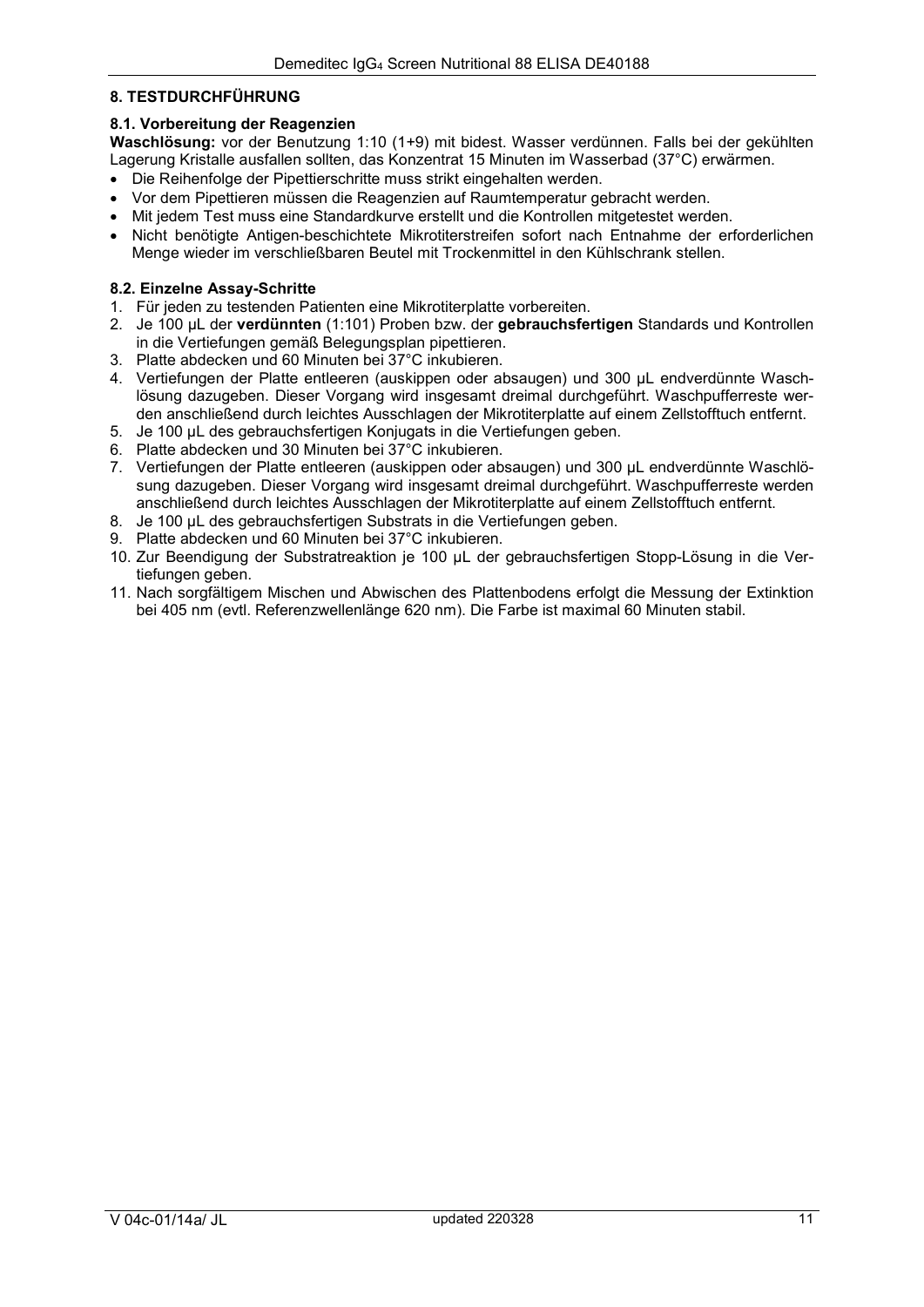#### 9. AUSWERTUNG

Die Auswertung kann in Unit pro mL (U/mL) oder Klassen erfolgen.

#### Beispiel

| Standard   | Messwerte (OD)<br>Klasse |       |
|------------|--------------------------|-------|
| 0,35 U/mL  |                          | 0,156 |
| $0.7$ U/mL | 2                        | 0,212 |
| 3,5 U/mL   | З                        | 0,445 |
| 17,5 U/mL  |                          | 1,035 |
| 50 U/mL    | 5                        | 1,660 |
| 100 U/mL   | ี่ค                      | 2.569 |

Es handelt sich um ein Beispiel, das unter zufälligen Temperatur- und Umgebungsbedingungen erstellt wurde. Die obige Tabelle enthält demnach keine Sollwerte, die in anderen Laboratorien in gleicher Art wiedergefunden werden müssen.

#### Quantitative Auswertung

Die gebrauchsfertigen Standards und Kontrollen des IgG4 Screen Nutritional 88 ELISA Test-Kits sind auf Units pro mL (U/mL) eingestellt worden. Dies ermöglicht eine exakte und reproduzierbare quantitative Auswertung. Die Werte für die Standards sind auf den Etiketten der Fläschchen angegeben. Zur Auswertung werden die Extinktionen der Standards gegen ihre Konzentrationen Punkt-zu-Punkt graphisch aufgetragen. Aus der resultierenden Standardkurve kann dann für die Extinktion jeder Patientenprobe das entsprechende Konzentrations-Ergebnis bzw. die Klasse abgelesen werden. Es können auch automatische Rechnerprogramme eingesetzt werden. Hierbei sollte als Kurvenfitting Punkt-zu-Punkt eingestellt werden.

| Spez. IgG <sub>4</sub> ELISA | <b>Eiklar</b>                                                                                                           | <b>Kuhmilch</b> | Tomate        |
|------------------------------|-------------------------------------------------------------------------------------------------------------------------|-----------------|---------------|
| Intra-Assay-Präzision        | 7,7 %                                                                                                                   | 8,0 %           | 8,7%          |
| Inter-Assay-Präzision        | $6,6 - 10,9 %$                                                                                                          | $8,4 - 13,0 %$  | $4,6 - 7,4%$  |
| Inter-Lot-Präzision          | $2,5 - 11,4%$                                                                                                           | $5,6 - 11,8%$   | $0,5 - 9,6 %$ |
| Analytische Sensitivität     | 0,22 U/mL                                                                                                               | $0,17$ U/mL     | $0,16$ U/mL   |
| Wiederfindung                | $90 - 107 %$                                                                                                            | $89 - 103 %$    | $87 - 97%$    |
| Linearität                   | $82 - 114 %$                                                                                                            | $73 - 100 %$    | $102 - 120%$  |
| Kreuzreaktivität             | Keine Kreuzreaktivität gegen IgE bis 100.000 IU/mL.                                                                     |                 |               |
| Interferenzen                | Keine Interferenz mit Bilirubin bis zu 0,3 mg/mL,<br>Hämoglobin bis zu 8,0 mg/mL und<br>Triglyzeriden bis zu 5,0 mg/mL. |                 |               |
| Klinische Spezifität         | 88 %                                                                                                                    | 86 %            | 90%           |
| Klinische Sensitivität       | 86 %                                                                                                                    | 94 %            | 80 %          |

#### 10. TESTCHARAKTERISTIKA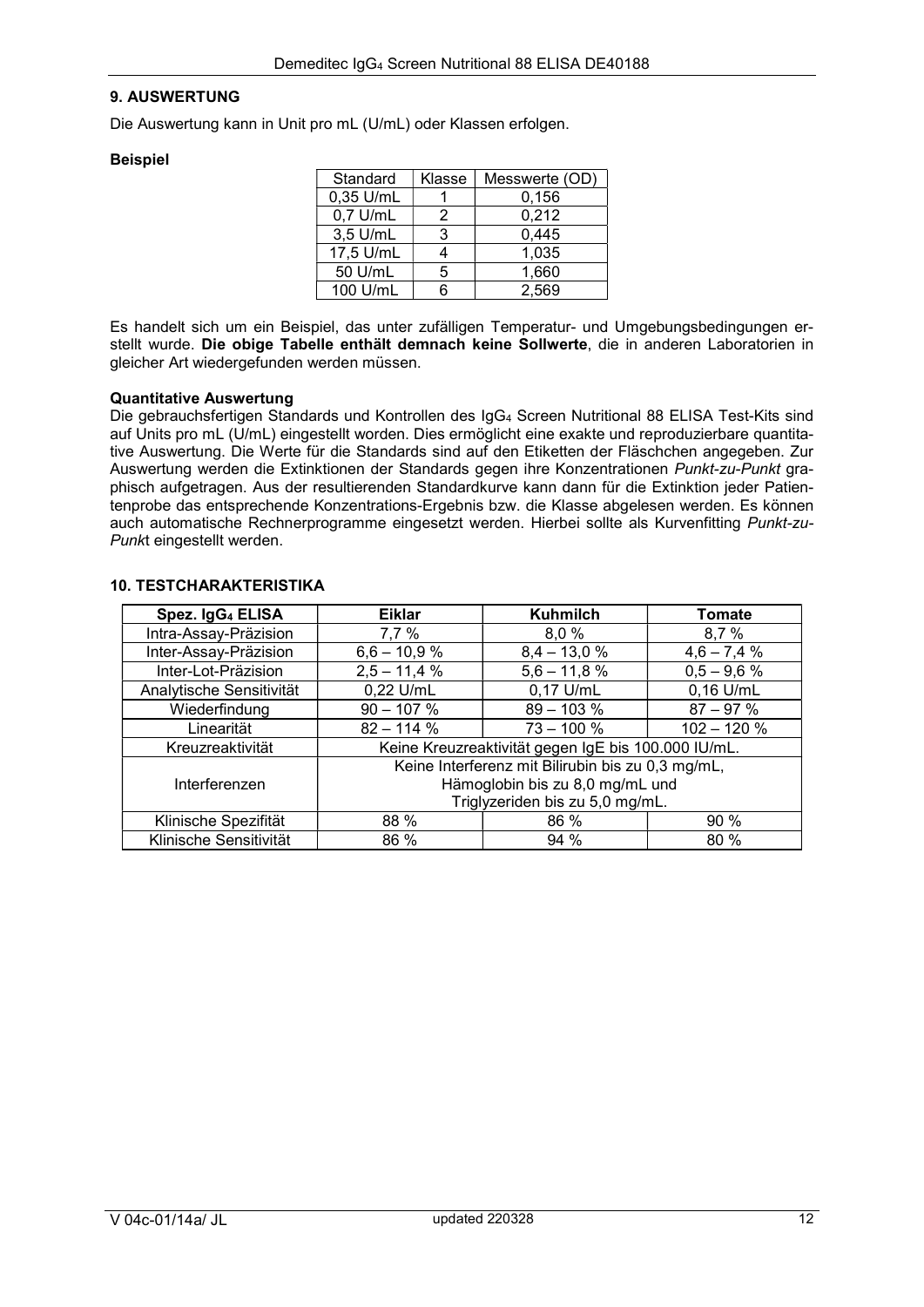# 11. LITERATUR

- 1. Aas K: The diagnosis of hypersensitivity to ingested foods. Clinical Allergy 1978; 8:39-50.
- 2. AMA Council on Scientific Affairs, In Vitro Testing for Allergy. Report II of the Allergy Panel Council on Scientific Affairs. JAMA, 1987, 258(12):1639-43.
- 3. AMA Council on Scientific Affairs, In Vivo Diagnostic Testing and Immunotherapy for Allergy. Part I, JAMA, 1987, 258:1363-7.
- 4. Bleumink E: Food Allergy; the chemical nature of the substance eliciting symptoms. World Reviews in Nutrition and Diet 1970; 12:505-570.
- 5. Bübl, R. Schön, B., Rakoski, J.: Allergenspezifische IgG-Antikörper bei Atopikern; Allergologie 16, 7, 299-304 (1993).
- 6. Canadian Paediatric Society, Allergy Section. Blood Tests for Allergy in Children. Can Med Assoc J, 1990, 142(11):1207-8.
- 7. Cohen, G.A., Hartmann, G., Hamburger, R.N., O'Connor, R.D.: Severe anemia and chronic brochitis associated with a markedly elevated specific IgG to cow's milk protein; Annals of Allergy 55, 38-40 (1985).
- 8. Devey, M.E., Wilson, D.V., Wheeler, A.W.: The IgG subclass of antibodies to grass pollen allergens produced in hay-fever patients during hyposensitization; Clin. Allergy 6, 227 (1976).
- 9. Durham, S.R., Lee, T.H., Cromwell, O., Shaw, R.J., Merret, T.G., Merret, J., Cooper, P, Kay, A.B.: Immunologie studies in allergen-induced late-phase asthmatic reactions; J. Allergy Clin Immunol 74, 49 (1984).
- 10. Djurup, R., Osterballe, O.:IgG subclass antibody response in grass pollen-allergic patients undergoing specific immunotherapie; Allergy 39, 433-441(1984).
- 11. Rowntree, S., Platt-Mills, T.A.E, Cogswell, J.J, Mitchell E.B.: A subclass IgG4-specific antigenbinding Radioimmunoassay (RIA): Comparison between IgG and IgG<sub>4</sub> antibodies to food and inhaled antigens in adult atopie dermatitis after desensitization treatment and during development of antibody responses in children; J.Allergy Clin. Immunol 80, 622-630 (1987).
- 12. Shakib, F., McLaughlan, P., Stanworth, D.R., Smith, E., Fairburn, E.: Elevated serum IgG and IgG4 in patients with atopic dermatitis; Br. J. Derm: 97, 59-63 (1977).
- 13. Wojdani, A., Etessami, S., Cheung, G.P.:IgG is not the only inhibitor of IgE in the RAST test; Annals of Allergy 55, 463-468 (1985).
- 14. Wüthrich, Brunello: Neurodermitis atopica (atopische Dermatitis) in Fuchs/Schulz, Manuale Allergologicum V, 14, 21-22.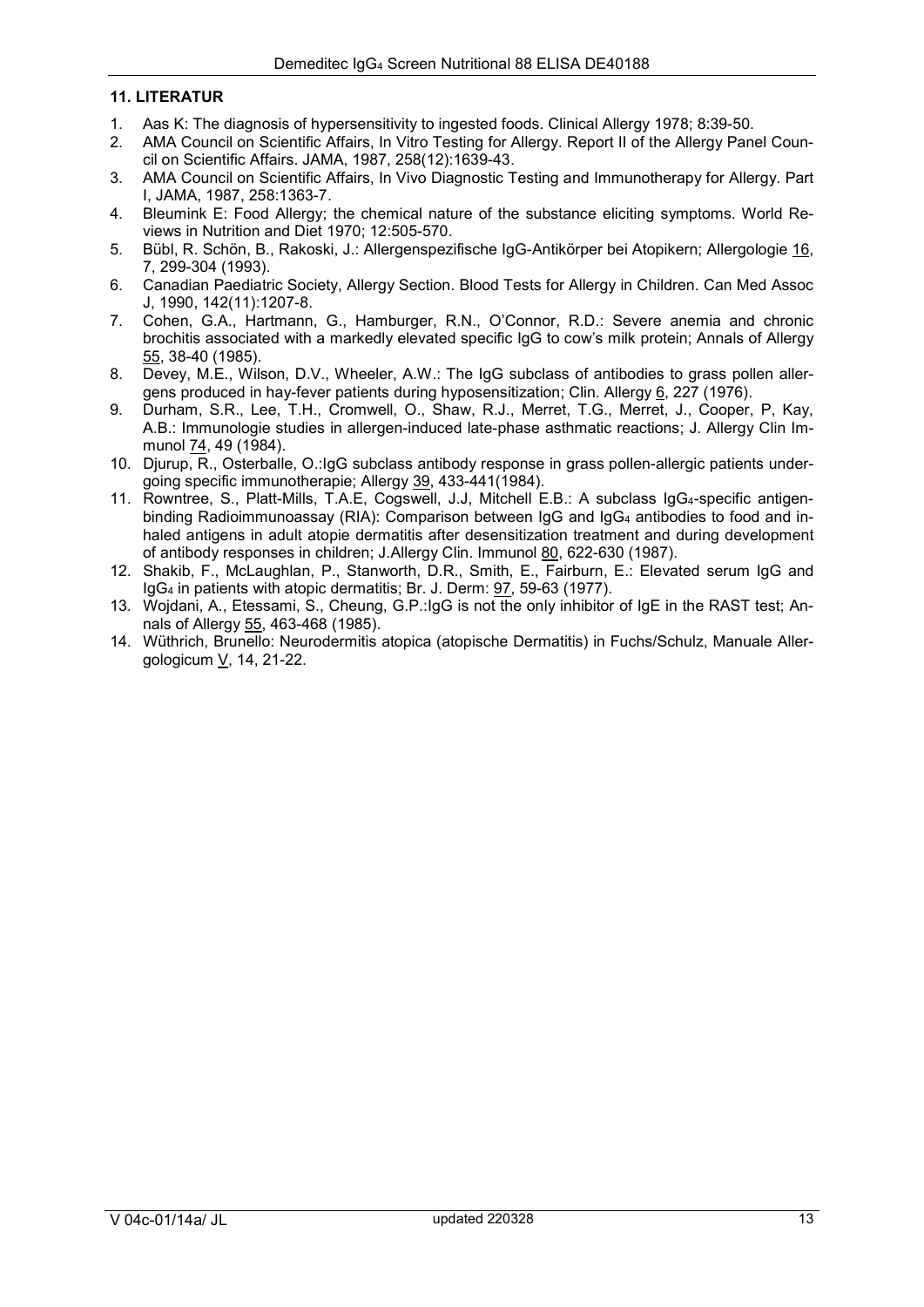# 12. KURZANLEITUNG

| 1. Reaktion: Serum    | $100 \mu L$                                     | Standards/Kontrollen (gebrauchsfertig)     |  |
|-----------------------|-------------------------------------------------|--------------------------------------------|--|
|                       |                                                 | Patientenserum (1:101 verdünnt)            |  |
|                       | 60 min $\blacktriangleright$ bei 37°C           |                                            |  |
|                       | Waschen, 3x, 300 µL Waschpuffer (1:10 verdünnt) |                                            |  |
|                       |                                                 |                                            |  |
| 2. Reaktion: Konjugat | $100 \mu L$                                     | Konjugat (gebrauchsfertig)                 |  |
|                       |                                                 | 30 min $\overline{\triangledown}$ bei 37°C |  |
|                       | Waschen, 3x, 300 µL Waschpuffer (1:10 verdünnt) |                                            |  |
|                       |                                                 |                                            |  |
| 3. Reaktion: Substrat | $100 \mu L$                                     | Substrat (PNPP, gebrauchsfertig)           |  |
|                       | 60 min $\blacktriangleright$ bei 37°C           |                                            |  |
|                       | 100 $\mu$ L                                     | Stopp-Lösung (NaOH, gebrauchsfertig)       |  |
|                       |                                                 |                                            |  |

Messung bei 405 (620-630 nm)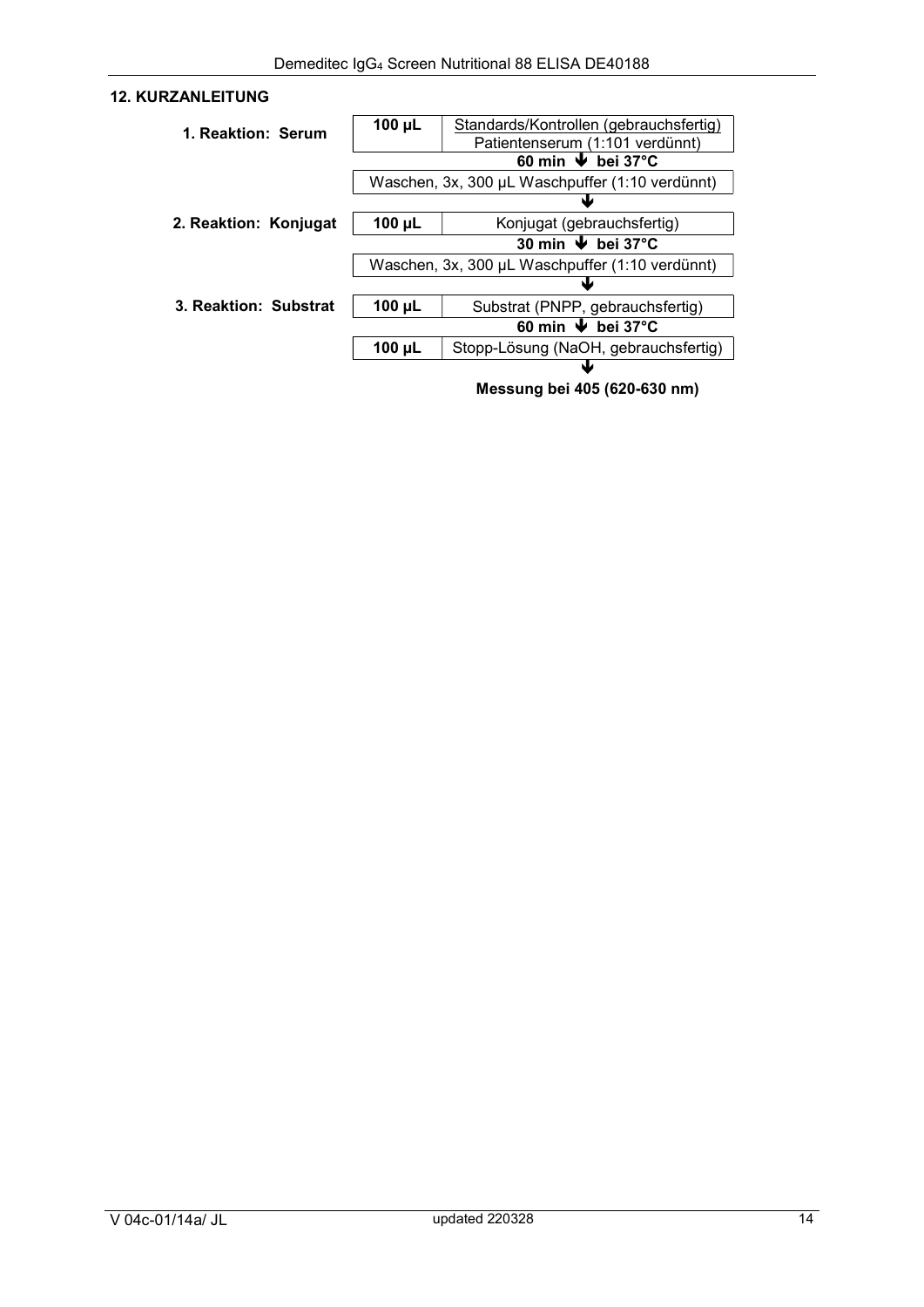#### 1. USO PREVISTO

La prueba IgG4 Screen Nutricional 88 ELISA de Demeditec ha sido diseñada para la detección y la determinación cuantitativa de anticuerpos IgG4 específicos contra antígenos alimentarios en suero y plasma. Otras aplicaciones en otros fluidos corporales son posibles y pueden ser solicitadas al Servicio Técnico de Demeditec. Los resultados de laboratorio nunca pueden ser la única base de un informe médico. El historial del paciente y otras pruebas también deben tenerse en cuenta.

#### 2. INFORMACIÓN GENERAL

Las reacciones de incompatibilidad contra los alimentos pueden causar una variedad de síntomas en el organismo humano, y esta alteración se manifiesta en el sistema inmune por la formación de anticuerpos específicos IgE, IgG o IgG4. Las estadísticas muestran que un 60% de la población sufre de intolerancia contra al menos un producto alimenticio, el cual puede causar síntomas clínicos o acentuarlos. Pueden haber diversos indicios que abarcan desde irritaciones en la piel, desordenes digestivos hasta migraña. Con los hallazgos diagnósticos inespecíficos de incomodidades, las alergias o intolerancias contra los alimentos deberían ser aclaradas. La base teórica para la determinación de IgG o IgG4 específicas para el diagnóstico de intolerancias a los alimentos dependen de la observación de algunas subclases de IgG (principalmente IgG4) que están conectadas a la desgranulación in vitro de los basófilos y mastocitos y a la activación de la cascada del complemento. También se han observado altas concentraciones de IgG medidas en personas atópicas. Las primeras encuestas mostraron personas con reacciones inflamatorias contra la IgG de alimentos pero no se detectó IgE. También se encontraron títulos significativamente aumentados de IgG e IgG4 en pacientes con intolerancias alimentarias. Las pruebas cutáneas tienen una correlación relativamente baja con las alergias alimentarias y solo son significativas en presencia de reacciones relacionadas con IgE. Como herramientas adicionales de diagnóstico se aplican dietas de provocación y eliminación. Estos métodos dependen fuertemente de la motivación y el cumplimiento del paciente. Debido a estas restricciones, actualmente las determinaciones serológicas de anticuerpos contra diversos paneles de alimentos se aplican cada vez más. Las dos reacciones relacionadas con el sistema inmune difieren en cuanto a que la alergia alimentaria asociada a IgE ocurre dentro de la siguiente hora después de la ingesta de alimentos, mientras que las intolerancias IgG / IgG4 muestran una reacción tardía de 24 a 120 horas y pueden surgir síntomas persistentes.

# 3. PRINCIPIO DE LA PRUEBA

La prueba IgG4 Screen Nutricional 88 ELISA de Demeditec se basa en el principio de inmunoensayo enzimático (EIA, por sus siglas en inglés). 88 antígenos de alimentos diferentes y 8x antígenos de referencia (clara de huevo) para estándares y controles se unen a la superficie de las tiras de microtitulación. El suero del paciente diluido o los calibadores y controles listos para usar se pipetean en los pocillos de la microplaca. Se produce una unión entre los anticuerpos IgG4 del suero y los antígenos inmovilizados. Después de una (1) hora de incubación a 37°C, la placa se enjuaga con solución de lavado diluida, para eliminar el material no unido. A continuación, se agrega el conjugado IgG4-AP antihumano listo para usar y se incuba durante 30 minutos a 37°C. Después de otra etapa de lavado, la solución de sustrato (PNPP) se pipetea e incuba durante 60 minutos a 37°C, lo que induce el desarrollo de un tinte amarillo en los pocillos. El desarrollo del color se termina con la adición de una solución de parada. La coloración resultante se mide espectrofotométricamente a la longitud de onda de 405 nm. La concentración de los anticuerpos IgG4 es directamente proporcional a la intensidad del color.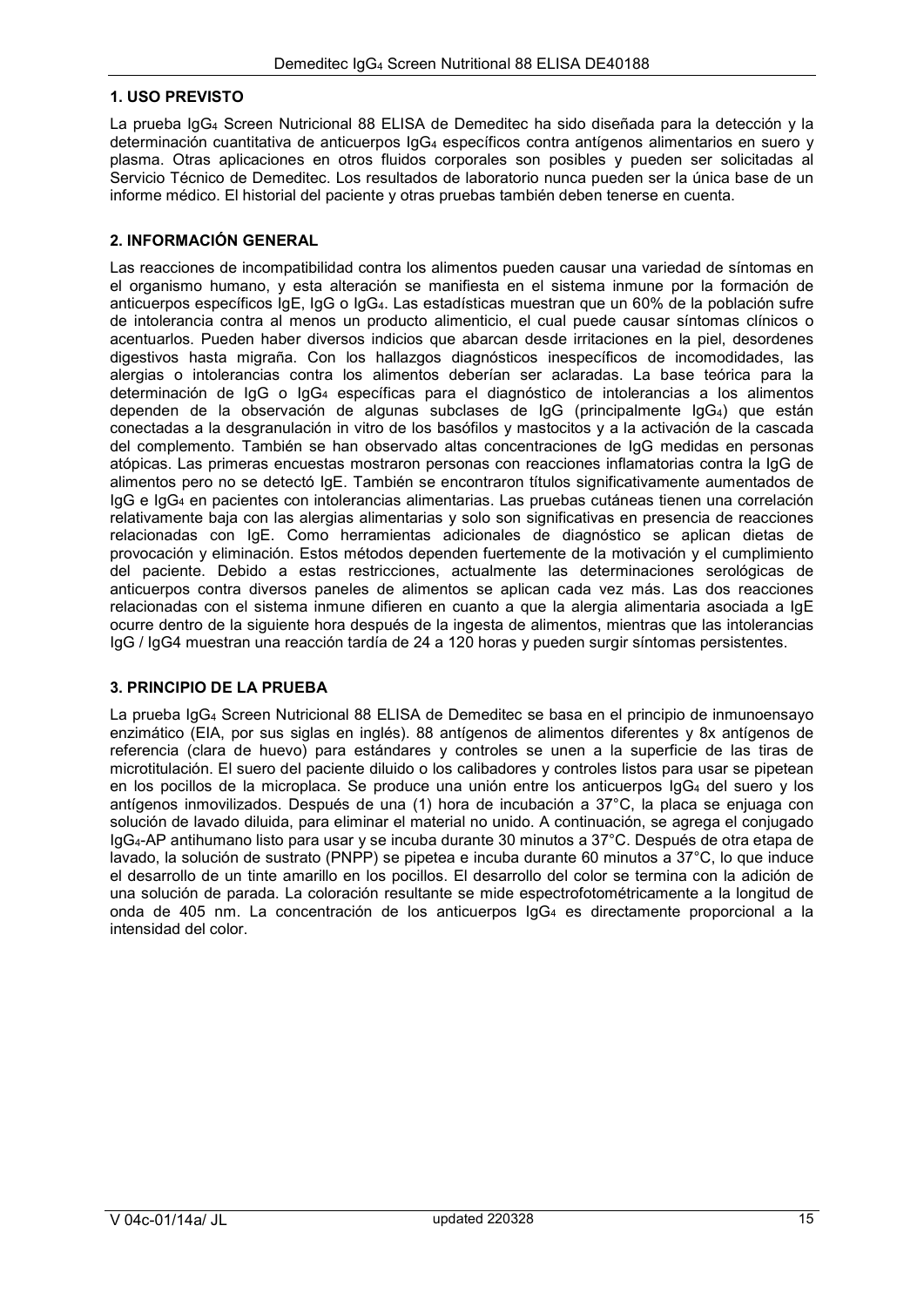# 4. LIMITACIONES, PRECAUCIONES Y COMENTARIOS GENERALES

- ¡Solo para uso *in vitro*! ¡No ingerir o tragar! Deben seguirse las precauciones habituales de seguridad en el laboratorio, así como la prohibición de comer, beber y fumar.
- Todos los sueros y plasmas o tampones, se han probado con respecto a HBsAg, VIH y VHC con métodos reconocidos y se encontraron negativos. Sin embargo deben tomarse precauciones como el uso de guantes de látex.
- Los derrames de suero y de reactivo deben eliminarse con una solución desinfectante (por ejemplo, hipoclorito de sodio, 5%) y deben desecharse adecuadamente.
- Todos los reactivos deben estar a temperatura ambiente (18 a 25°C) antes de la realización de la prueba.
- Antes de pipetear, todos los reactivos deben ser mezclados, inclinando o balanceando suavemente. Debe evitarse una agitación vigorosa con formación de espuma.
- Es importante pipetear con intervalos constantes, de modo que todos los pocillos de la microplaca estén en las mismas condiciones.
- Al retirar reactivos de las botellas, debe tenerse cuidado de que los tapones no estén contaminados. Además, debe evitarse una posible confusión. El contenido de las botellas usualmente es sensible a la oxidación, por ello deberían estar abiertos solo por corto tiempo.
- Para evitar un arrastre o una contaminación cruzada, se deben usar puntas de pipeta desechables separadas.
- Todos los reactivos deben ser usados dentro de su periodo de vencimiento / validez.
- De acuerdo con la Buena Práctica de Laboratorio (GLP, por sus siglas en inglés) o siguiendo ISO9001, todos los dispositivos de laboratorio empleados deben controlarse regularmente con respecto a la exactitud y precisión. Esto se refiere, entre otros, a la pipeta de microlitros y a la instrumentación de lavado o lectura (ELISA-Reader).
- Debe evitarse el contacto de ciertos reactivos, sobre todo la solución de parada y el sustrato, con la piel, los ojos y mucosas, ya que podrían producirse irritaciones y quemaduras por ácido, y existe el peligro de intoxicación.

#### 5. REACTIVOS SUMINISTRADOS

La prueba IgG4 Screen Nutricional 88 ELISA de Demeditec contiene reactivos suficientes para un (1) paciente (88 determinaciones). La primera tira de la microplaca contiene antígenos de referencia (clara de huevo, f01) para la generación de una curva de calibración y la determinación de controles.

| Símbolo                                                                                    | <b>Componentes</b>                              | Volumen / Cantidad   |
|--------------------------------------------------------------------------------------------|-------------------------------------------------|----------------------|
| Alimento / Referencia placa de microtitulación<br><b>SORB</b> MT<br>recubierta de antígeno |                                                 |                      |
| $CAL A - F$                                                                                | Estándares: 0.35, 0.70, 3.5, 17.5, 50, 100 U/mL | $0.5$ mL<br>cada uno |
| <b>CONTROL</b> low & high                                                                  | Controles: positivo débil, positivo fuerte      | $0.5$ mL<br>cada uno |
| <b>ENZ CONJ</b>                                                                            | Conjugado enzimático anti-humano IgG4           | $15 \text{ mL}$      |
| <b>SUB PNPP</b>                                                                            | Sustrato                                        | 15 mL                |
| <b>STOP SOLN</b>                                                                           | Solución de Parada                              | $15 \text{ mL}$      |
| <b>SAM DIL</b>                                                                             | Diluyente de muestra                            | 40 mL                |
| <b>WASH SOLN 10x</b>                                                                       | Tampón de lavado (10 $\times$ )                 | 60 mL                |

Almacenamiento y Estabilidad (consulte la fecha de vencimiento en la etiqueta de la caja externa) Almacene los componentes de la prueba de 2 - 8°C y no los use después de la fecha de caducidad en la etiqueta externa de la caja. Antes de usar, todos los componentes deben estar a temperatura ambiente (18-25°C). Después del uso, la placa debe volverse a sellar, las tapas de las botellas deben reemplazarse y ajustarse y la prueba debe almacenarse a 2-8°C. Después de la primera apertura, la prueba debe usarse dentro de los 3 meses, el tampón de lavado diluido, puede conservarse durante 4 semanas a 2 - 8°C.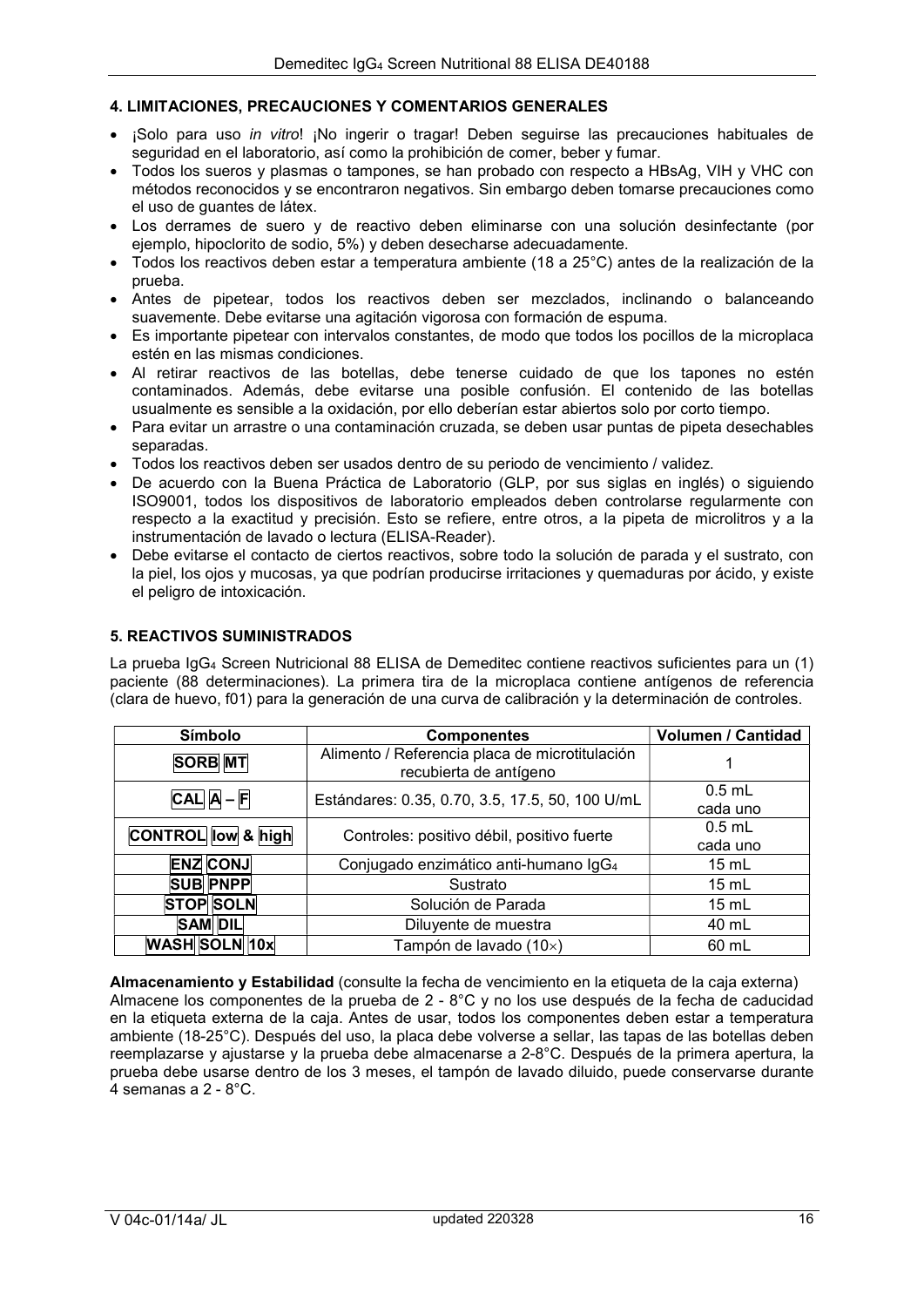# 5.1. SORB MT Microplaca

1 microplaca, recubierta con 88 antígenos de alimentos (ver esquema de distribución) y 8x antígenos de referencia (1. tira, código de color negro). Listo para usar.

# 5.2. CAL A – F Estándar A-F

6 x 0.5 mL, plasma humano diluido con PBS/BSA, con 0.35, 0.70, 3.5, 17.5, 50 y 100 U/mL de anticuerpos contra clara de huevo (f1) IgG4. Adición de 0,05% de azida de sodio. Listo para usar.

#### 5.3. CONTROL low Control Positivo débil

0.5 mL, plasma humano diluido con PBS/BSA, incluyendo bajas concentraciones de anticuerpos IgG4. Adición de 0.05% de azida de sodio. Listo para usar.

### 5.4. CONTROL high Control Positivo fuerte

0.5 mL, plasma humano diluido con PBS/BSA, incluyendo altas concentraciones de anticuerpos IgG4. Adición de 0.05% de azida de sodio. Listo para usar.

#### 5.5. ENZ CONJ Conjugado Enzimático IgG Anti-Humano

15 mL, IgG4-AP de ratón, en solución tampón proteica. Adición de 0,01% de metilisotiazolinona, 0,01% de bromo nitro dioxano y 5 mg /L de Proclin™. Listo para usar.

# 5.6. SUB PNPP Sustrato

15 mL, PNPP (Paranitrofenilfosfato). Listo para usar.

#### 5.7. STOP SOLN Solución de Parada

15 mL, 1 M hidróxido de sodio. Listo para usar.

#### 5.8. SAM DIL Diluente de Muestras

40 mL, tampón PBS/BSA. Adición de 0.05% azida de sodio. Listo para usar.

### 5.9. WASH SOLN 10x Tampón de Lavado

60 mL, PBS + Tween 20, concentrado 10x. Concentración final: diluido 1+9 con agua desionizada. Si durante el almacenamiento en frío precipitan los cristales, el concentrado debe calentarse a 37°C durante 15 minutos.

#### 6. MATERIALES REQUERIDOS PERO NO SUMINISTRADOS

- Micro pipetas multicanal de 100 µL y 1000 µL
- Lector de microplaca (405 nm)
- Lavador de microplaca
- Tubos reactivos para la dilución del suero
- Agua desionizada
- Tapa negra reutilizable para cubrir (disponibles para pedidos en Demeditec Diagnostics GmbH)

#### 7. RECOLECCIÓN Y MANEJO DEL ESPECIMEN (MUESTRA)

Principalmente, suero o plasma (EDTA, heparina) se puede usar para la determinación. El suero se separa de la sangre que se extrae de forma aséptica mediante venopunción, después de la coagulación y la centrifugación. Los especímenes (muestras) de suero o plasma pueden ser almacenados refrigerados (2 – 8°C) hasta por siete (7) días. Para un almacenamiento más largo se debe mantener a - 20°C. Los especímenes no deben ser congelados y descongelado repetidamente. Las muestras contaminadas por lípidos, hemolíticos o bacterias pueden causar resultados falsos positivos o falsos negativos. Para la realización de la prueba, las muestras (no los estándares) serán diluidas 1:101 con el diluyente de muestra listo para usar (ej. 100 µL suero 9+10 mL de diluyente de muestra).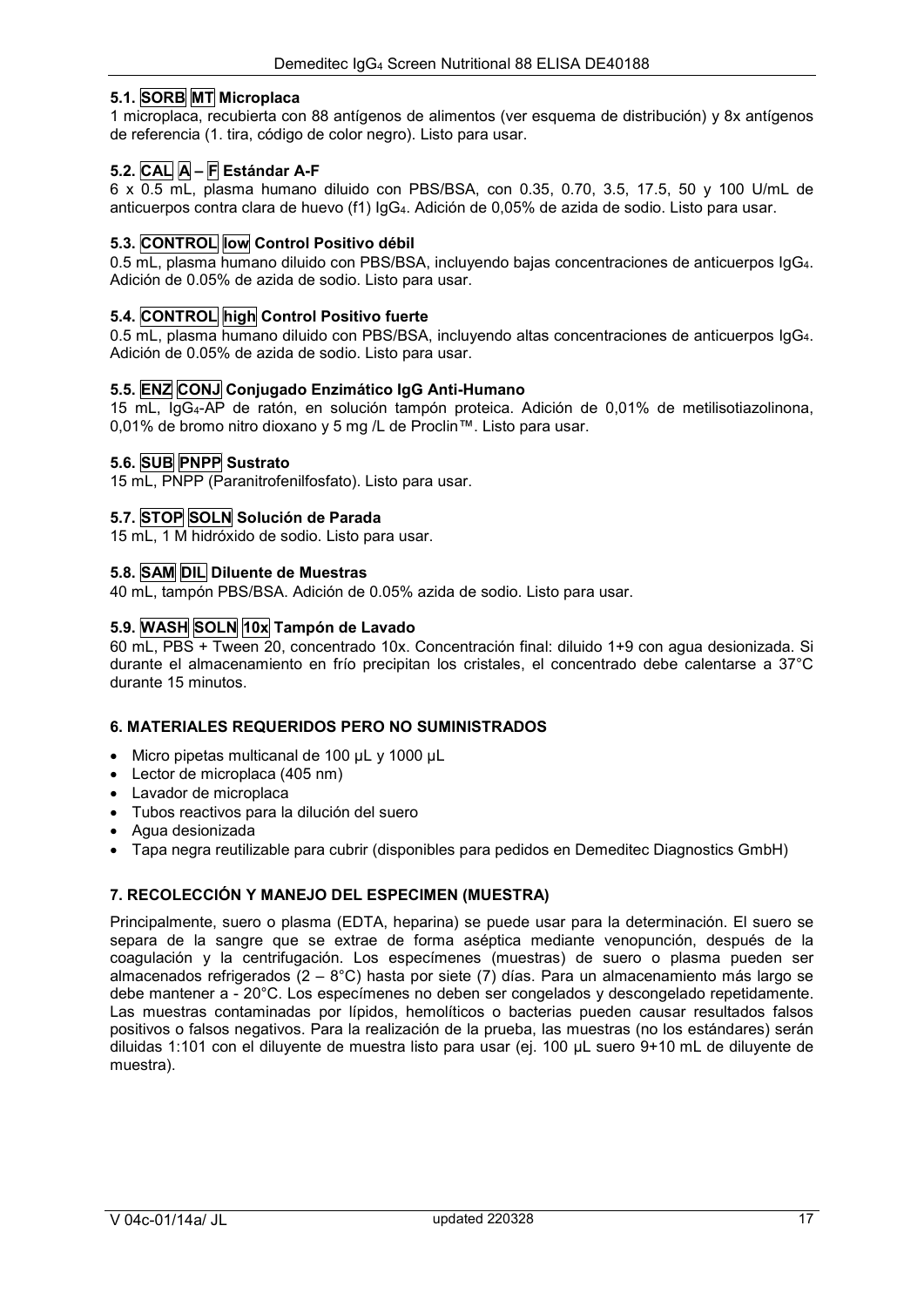#### 8. PROCEDIMIENTO DEL ENSAYO

#### 8.1. Preparación de Reactivos

Solución de lavado: diluir antes de usar 1 + 9 con agua desionizada. Si durante el almacenamiento en frío precipitan los cristales, el concentrado debe calentarse a 37 °C durante 15 minutos.

- Se recomienda la estricta observancia del protocolo para un rendimiento confiable. Cualquier cambio o modificación son responsabilidad del usuario.
- Todos los reactivos y muestras deben estar a temperatura ambiente antes de su uso, pero no deben dejarse a esta temperatura más tiempo de lo necesario.
- Se debe establecer una curva estándar con cada ensayo.
- Devuelva las tiras de microtitulación no utilizadas a la bolsa de plástico y guárdelas secas a 2-8°C.

#### 8.2. Pasos del ensayo

- 1. Para cada muestra de paciente prepare una microplaca.
- 2. Pipetee 100 μL de cada una de las muestras diluidas, (1:101) estándares y controles listos para usar respectivamente, en los pozos (consulte el esquema de distribución).
- 3. Cubra la placa e incube por 60 minutos a 37°C.
- 4. Vacíe los pocillos de la placa (volcar o aspirar) y añada 300 μL de solución de lavado diluida. Este proceso se repetirá un total de tres veces. Los restos del tampón de lavado se eliminan golpeando suavemente la microplaca sobre una toalla de papel tisú.
- 5. Pipetee 100 μL de cada conjugado listo para usar, en los pozos.
- 6. Cubra la placa e incube por 30 minutos a 37°C.
- 7. Vacíe los pocillos de la placa (volcar o aspirar) y añada 300 μL de solución de lavado diluida. Este proceso se repetirá un total de tres veces. Los restos del tampón de lavado se eliminan golpeando suavemente la microplaca sobre una toalla de papel tisú.
- 8. Pipetee 100 μL de cada sustrato listo para usar, en los pozos.
- 9. Cubra la placa e incube por 60 minutos a 37°C.
- 10. Para finalizar la reacción del sustrato, pipetee 100 μL de cada solución de parada, lista para usar, en los pocillos.
- 11. Después de mezclar bien y limpiar el fondo de la placa, realice la lectura de la absorbancia a 405 nm (opcionalmente, longitud de onda de referencia de 620 nm). El color es estable por al menos 60 minutos.

#### 9. EVALUACIÓN

La evaluación puede realizarse en unidades por ml (U/ml) o en clases.

#### **Ejemplo**

| Estándar  | Clase | Valor OD |
|-----------|-------|----------|
| 0.35 U/mL |       | 0.156    |
| 0.7 U/mL  | 2     | 0.212    |
| 3.5 U/mL  | 3     | 0.445    |
| 17.5 U/mL | 4     | 1.035    |
| 50 U/mL   | 5     | 1.660    |
| 100 U/mL  | ี     | 2.569    |

La tabla anterior contiene solo un ejemplo, que se logró bajo condiciones arbitrarias de temperatura y ambiente. Los datos descritos no constituyen en consecuencia valores de referencia que deban encontrarse en otros laboratorios de la misma manera.

## Evaluación Cuantitativa

Los estándares y controles listos para usar de la prueba IgG<sub>4</sub> Screen Nutricional 88 ELISA se definen y expresan en unidades arbitrarias (U / ml). Esto da como resultado una evaluación cuantitativa exacta y reproducible. Los valores para estándares y controles, en unidades, están impresos en las etiquetas de los viales. Para una evaluación cuantitativa, las absorbancias de los calibadores se dibujan en gráficas punto a punto frente a sus concentraciones. A partir de la curva de referencia resultante, los valores de concentración o la clase de reacción respectiva para los controles y cada muestra de paciente pueden extraerse luego en relación con sus absorbancias. También es posible usar programas de computadora automáticos. Como ajuste de curva se debe elegir punto a punto.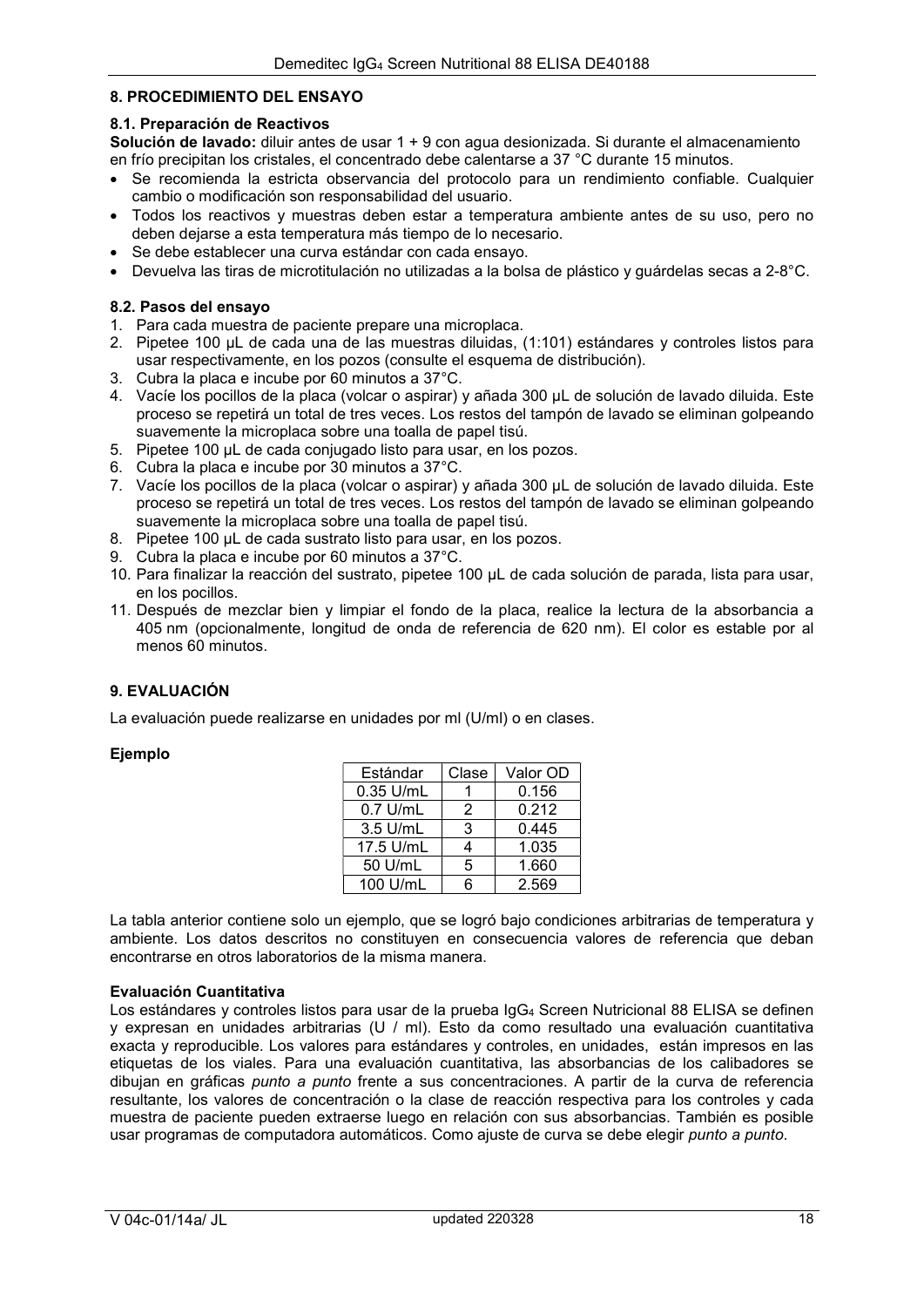| <b>Especificaciones IgG4 ELISA</b> | Clara de huevo                                       | Leche de vaca  | Tomate        |
|------------------------------------|------------------------------------------------------|----------------|---------------|
| Precisión intra ensayo             | $7.7\%$                                              | 8.0%           | 8.7%          |
| Precisión inter ensayo             | $6.6 - 10.9 %$                                       | $8.4 - 13.0 %$ | $4.6 - 7.4%$  |
| Precisión entre lotes              | $2.5 - 11.4 %$                                       | $5.6 - 11.8 %$ | $0.5 - 9.6 %$ |
| Sensibilidad analítica             | $0.22$ U/mL                                          | $0.17$ U/mL    | $0.16$ U/mL   |
| Recuperación                       | $90 - 107 %$                                         | $89 - 103 %$   | $87 - 97%$    |
| Linealidad                         | $82 - 114%$                                          | $73 - 100 %$   | $102 - 120%$  |
| Reactividad cruzada                | Sin reactividad cruzada hacia IgE hasta 100000 UI/mL |                |               |
|                                    | Sin interferencias con bilirrubina hasta 0.3 mg/mL,  |                |               |
| Interferencias                     | hemoglobina hasta 8.0 mg/mL y                        |                |               |
|                                    | triglicéridos hasta 5.0 mg/mL.                       |                |               |
| Especificidad clínica              | 88 %                                                 | 86 %           | 90 %          |
| Sensibilidad clínica               | 86 %                                                 | 94%            | 80 %          |

#### 10. CARACTERÍSTICAS DEL ENSAYO

#### 11. REFERENCIAS

- 1. Aas K: The diagnosis of hypersensitivity to ingested foods. Clinical Allergy 1978; 8:39-50.
- 2. AMA Council on Scientific Affairs, In Vitro Testing for Allergy. Report II of the Allergy Panel Council on Scientific Affairs. JAMA, 1987, 258(12):1639-43.
- 3. AMA Council on Scientific Affairs, In Vivo Diagnostic Testing and Immunotherapy for Allergy. Part I, JAMA, 1987, 258:1363-7.
- 4. Bleumink E: Food Allergy; the chemical nature of the substance eliciting symptoms. World Reviews in Nutrition and Diet 1970; 12:505-570.
- 5. Bübl, R. Schön, B., Rakoski, J.: Allergenspezifische IgG-Antikörper bei Atopikern; Allergologie 16, 7, 299-304 (1993).
- 6. Canadian Paediatric Society, Allergy Section. Blood Tests for Allergy in Children. Can Med Assoc J, 1990, 142(11):1207-8.
- 7. Cohen, G.A., Hartmann, G., Hamburger, R.N., O'Connor, R.D.: Severe anemia and chronic brochitis associated with a markedly elevated specific IgG to cow's milk protein; Annals of Allergy 55, 38-40 (1985).
- 8. Devey, M.E., Wilson, D.V., Wheeler, A.W.: The IgG subclass of antibodies to grass pollen allergens produced in hay-fever patients during hyposensitization; Clin. Allergy 6, 227 (1976).
- 9. Durham, S.R., Lee, T.H., Cromwell, O., Shaw, R.J., Merret, T.G., Merret, J., Cooper, P, Kay, A.B.: Immunologie studies in allergen-induced late-phase asthmatic reactions; J. Allergy Clin Immunol 74, 49 (1984).
- 10. Djurup, R., Osterballe, O.:IgG subclass antibody response in grass pollen-allergic patients undergoing specific immunotherapie; Allergy 39, 433-441(1984).
- 11. Rowntree, S., Platt-Mills, T.A.E, Cogswell, J.J, Mitchell E.B.: A subclass IgG4-specific antigenbinding Radioimmunoassay (RIA): Comparison between IgG and IgG<sub>4</sub> antibodies to food and inhaled antigens in adult atopie dermatitis after desensitization treatment and during development of antibody responses in children; J.Allergy Clin. Immunol 80, 622-630 (1987).
- 12. Shakib, F., McLaughlan, P., Stanworth, D.R., Smith, E., Fairburn, E.: Elevated serum IgG and IgG4 in patients with atopic dermatitis; Br. J. Derm: 97, 59-63 (1977).
- 13. Wojdani, A., Etessami, S., Cheung, G.P.:IgG is not the only inhibitor of IgE in the RAST test; Annals of Allergy 55, 463-468 (1985).
- 14. Wüthrich, Brunello: Neurodermitis atopica (atopische Dermatitis) in Fuchs/Schulz, Manuale Allergologicum V, 14, 21-22.